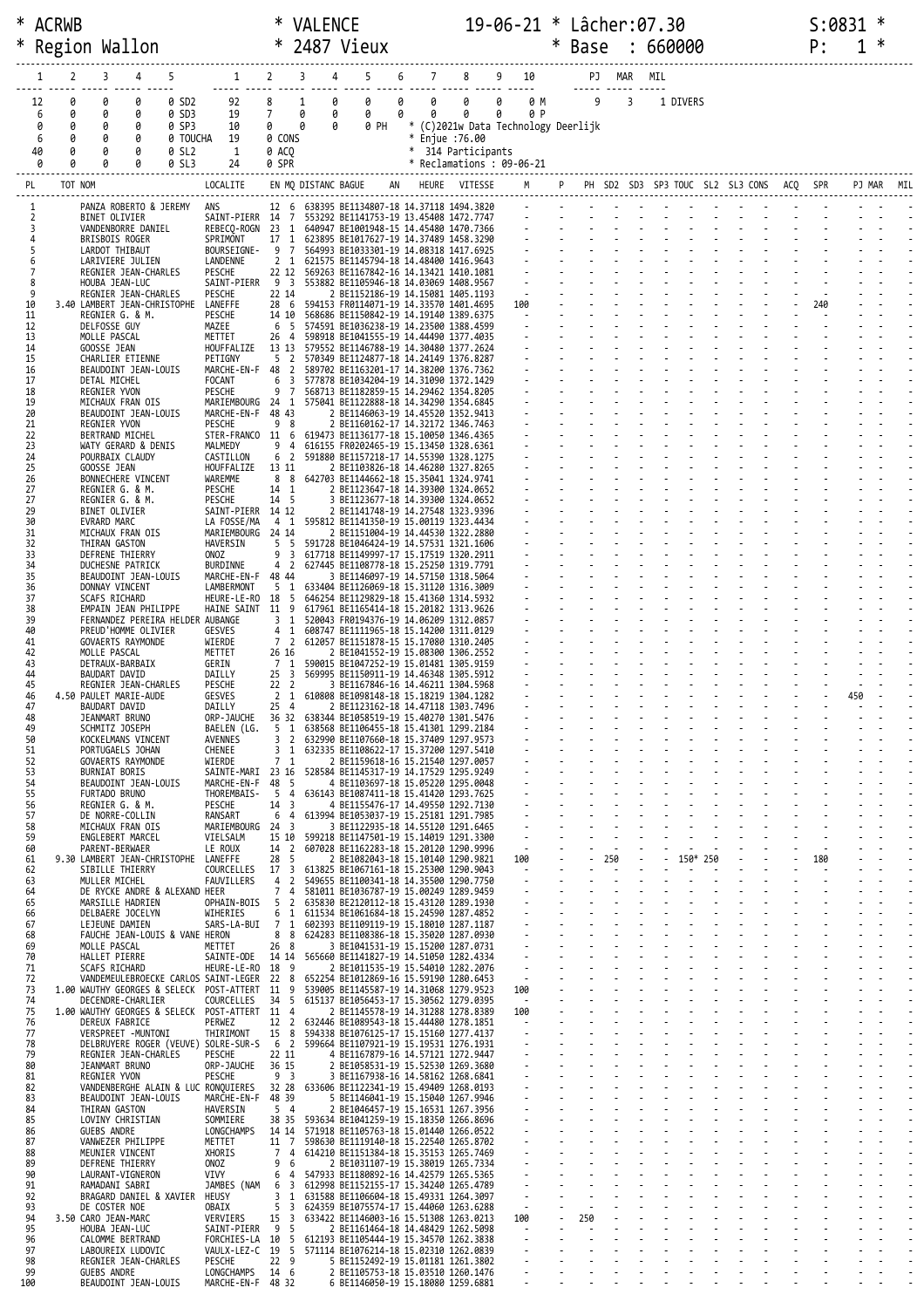| ิRWB                   |          | VAI FNC             |    |       |         | $0 - 06 - 21$ * . |      | Lâcher:07.30                         |  |     |     | $\cdot$ arri         |
|------------------------|----------|---------------------|----|-------|---------|-------------------|------|--------------------------------------|--|-----|-----|----------------------|
| Region<br>Wallon<br>≛. |          | 2487<br>ж.          |    |       |         |                   | Base | 660000                               |  |     |     | $\ddot{\phantom{1}}$ |
| TOT NOM                | LOCALITE | EN MO DISTANC BAGUE | AN | HEURE | VITESSE |                   |      | M P PH SD2 SD3 SP3 TOUC SL2 SL3 CONS |  | ACO | SPR | PJ MAR               |

| PL         |                                                                   | LOCALITE                              |                                            | EN MQ DISTANC BAGUE |                                                                                                    | -----------------------------<br>AN HEURE VITESSE M P |                          |     |  |        |     | PH SD2 SD3 SP3 TOUC SL2 SL3 CONS ACQ SPR |     |        |  |
|------------|-------------------------------------------------------------------|---------------------------------------|--------------------------------------------|---------------------|----------------------------------------------------------------------------------------------------|-------------------------------------------------------|--------------------------|-----|--|--------|-----|------------------------------------------|-----|--------|--|
| 101<br>102 | MICHAUX FRAN OIS<br>MULLER MICHEL<br>CROWET VALERY<br>MAUCO DAVID | MARIEMBOURG 24 8<br>FAUVILLERS 4 4    |                                            |                     |                                                                                                    |                                                       |                          |     |  |        |     |                                          |     |        |  |
| 103<br>104 | MAUCQ DAVID                                                       | PESCHE<br>ON                          |                                            |                     |                                                                                                    |                                                       |                          |     |  |        |     |                                          |     |        |  |
| 105        | SIBILLE THIERRY                                                   | COURCELLES 17 6                       |                                            |                     |                                                                                                    |                                                       |                          |     |  |        |     |                                          |     |        |  |
| 106<br>107 | BINAME JULES<br>VANWEZER PHILIPPE                                 | METTET                                |                                            |                     | FAULX-LES-T 2 1 610512 BE1151050-17 15.35079 1258.4460                                             |                                                       |                          |     |  |        |     |                                          |     |        |  |
| 108<br>109 | LAVENNE FRANCIS & PASCAL EUGIES (FRA<br>HALLET PIERRE             | SAINTE-ODE                            |                                            |                     |                                                                                                    |                                                       |                          |     |  |        |     |                                          |     |        |  |
| 110<br>111 | L'HOEST PATRICK<br>CAMPINNE PATRICK                               | DOISCHE                               |                                            |                     | VILLERS L'E 20 4 641412 BE1032017-19 16.01042 1255.0375                                            |                                                       |                          |     |  |        |     |                                          |     |        |  |
| 112        | LAMBERT JEAN-CHRISTOPHE                                           | LANEFFE<br>SPRIMONT                   |                                            |                     |                                                                                                    |                                                       |                          |     |  |        |     |                                          |     |        |  |
| 113<br>114 | BRISBOIS ROGER<br>DELFOSSE GUY                                    | MAZEE                                 |                                            |                     |                                                                                                    |                                                       |                          |     |  |        |     |                                          |     |        |  |
| 115<br>116 | LAPLANCHE EMMANUEL<br>YASSE & LEVEQUE                             | WARNANT                               |                                            |                     | MARCHE-EN-F 25 12 588735 BE1148164-19 15.20349 1251.0793                                           |                                                       |                          |     |  |        |     |                                          |     |        |  |
| 117<br>118 | LELEUX PHILIPPE<br>VANDENBORRE DANIEL                             | SAINT-VAAST<br>REBECQ-ROGN 23 23      |                                            |                     |                                                                                                    |                                                       |                          |     |  |        |     |                                          |     |        |  |
| 119<br>120 | DETRAUX-BARBAIX<br>JEANMART BRUNO                                 | GERIN<br>ORP-JAUCHE                   |                                            |                     |                                                                                                    |                                                       |                          |     |  |        |     |                                          |     |        |  |
| 121        | SEBILLE FRANCIS                                                   | MONTIGNY-LE 6                         |                                            |                     |                                                                                                    |                                                       |                          |     |  |        |     |                                          |     |        |  |
| 122<br>123 | BRISBOIS ROGER<br>REGNIER MICHEL                                  | SPRIMONT<br>COUVIN                    |                                            |                     |                                                                                                    |                                                       |                          |     |  |        |     |                                          |     |        |  |
| 124<br>125 | THE ISMAN-LUX<br>VANDENBERGHE ALAIN & LUC RONQUIERES              | HABAY                                 |                                            |                     |                                                                                                    |                                                       |                          |     |  |        |     |                                          |     |        |  |
| 126<br>127 | 1.00 DELSTANCHE JEAN ET GOFFA BIERGES<br>RAMADANI SABRI           | JAMBES (NAM 6 6                       |                                            |                     |                                                                                                    |                                                       |                          |     |  |        |     |                                          |     |        |  |
| 128<br>129 | LOVINY CHRISTIAN<br>AMELOOT GERARD                                | SOMMIERE<br>RONQUIERES                |                                            |                     |                                                                                                    |                                                       |                          |     |  |        |     |                                          |     |        |  |
| 130        | VANDENBERGHE ALAIN & LUC RONQUIERES                               |                                       |                                            |                     |                                                                                                    |                                                       |                          |     |  |        |     |                                          |     |        |  |
| 131<br>132 | MICHAUX FRAN OIS<br>LAMBERT JEAN-CHRISTOPHE LANEFFE               | MARIEMBOURG 24 5                      |                                            |                     |                                                                                                    |                                                       |                          |     |  |        |     |                                          |     |        |  |
| 133<br>134 | VANDEMEULEBROECKE CARLOS SAINT-LEGER 22 16<br>DECENDRE-CHARLIER   | COURCELLES                            |                                            |                     |                                                                                                    |                                                       |                          |     |  |        |     |                                          |     |        |  |
| 135<br>136 | SENZEE JEAN-PIERRE<br>POURBAIX CLAUDY                             | CASTILLON                             |                                            |                     | STREPY-BRAC 15 7 619158 BE1070473-19 15.49171 1240.0893                                            |                                                       |                          |     |  |        |     |                                          |     |        |  |
| 137        | CORDIER CLAUDE                                                    | ANDERLUES                             |                                            |                     |                                                                                                    |                                                       |                          |     |  |        |     |                                          |     |        |  |
| 138<br>139 | BRITTE-MICHIELS<br>MARSILLE HADRIEN                               | OUPEYE<br>OPHAIN-BOIS                 |                                            |                     |                                                                                                    |                                                       |                          |     |  |        |     |                                          |     |        |  |
| 140<br>141 | THIRAN GASTON<br><b>BURNIAT BORIS</b>                             | HAVERSIN<br>SAINTE-MARI 23 4          |                                            |                     |                                                                                                    |                                                       |                          |     |  |        |     |                                          |     |        |  |
| 142<br>143 | JASPERS GEORGES & BENO T HORION-HOZE<br>DEWOLF OLIVIER            |                                       |                                            |                     | LA LOUVIERE 37 16 621867 BE1026912-17 15.53120 1235.8247                                           |                                                       |                          |     |  |        |     |                                          |     |        |  |
| 144<br>145 | DECENDRE-CHARLIER<br>YASSE & LEVEQUE                              | COURCELLES 34 2<br>MARCHE-EN-F 25 16  |                                            |                     |                                                                                                    |                                                       |                          |     |  |        |     |                                          |     |        |  |
| 146        | LAURANT-VIGNERON                                                  | VIVY                                  |                                            |                     |                                                                                                    |                                                       |                          |     |  |        |     |                                          |     |        |  |
| 147<br>148 | MOLLE PASCAL<br>LEFOUR LAURENT                                    | METTET                                |                                            |                     | LABUISSIERE 38 2 600092 BE1030422-16 15.36230 1233.7841                                            |                                                       |                          |     |  |        |     |                                          |     |        |  |
| 149<br>150 | MICHAUX FRAN OIS<br>DEVOS JEAN-PIERRE                             | MARIEMBOURG 24 2<br>LE ROUX           |                                            |                     |                                                                                                    |                                                       |                          |     |  |        |     |                                          |     |        |  |
| 151<br>152 | BAUDART DAVID<br>BERTRAND MICHEL                                  | DAILLY<br>STER-FRANCO 11 7            |                                            |                     |                                                                                                    |                                                       |                          |     |  |        |     |                                          |     |        |  |
| 153<br>154 | JEANMART BRUNO<br>CROWET VALERY                                   | ORP-JAUCHE<br>PESCHE                  |                                            |                     |                                                                                                    |                                                       |                          |     |  |        |     |                                          |     |        |  |
| 155        | MATHIEU ROBERT                                                    | FLAVION                               |                                            |                     |                                                                                                    |                                                       |                          |     |  |        |     |                                          |     |        |  |
| 156<br>157 | HENRI MICHAEL<br>REGNIER G. & M.                                  | FROIDCHAPEL 6 1<br>PESCHE             |                                            |                     |                                                                                                    |                                                       |                          |     |  |        |     |                                          |     |        |  |
| 158<br>159 | 3.50 DELSTANCHE JEAN ET GOFFA BIERGES<br>LEFOUR LAURENT           | LABUISSIERE 38 28                     | 25 24                                      |                     | 2 BE1135557-17 16.14189 1229.6272<br>2 BE1003981-18 15.38070 1229.4028                             |                                                       | 100                      |     |  | $-250$ |     |                                          |     |        |  |
| 160<br>161 | NOVAK OLIVIER<br>REGNIER JEAN-CHARLES                             | PESCHE                                | 22 16                                      |                     | MERBES-LE C 36 2 600906 BE1107639-19 15.39031 1228.7168<br>6 BE1159954-17 15.13231 1228.4882       |                                                       |                          |     |  |        |     |                                          |     |        |  |
| 162<br>163 | LOVINY CHRISTIAN                                                  | SOMMIERE                              | 38 27                                      |                     | 3 BE1041249-19 15.33190 1228.2506<br>3 BE1034844-16 15.49520 1227.9775                             |                                                       |                          |     |  |        |     |                                          |     |        |  |
| 164        | SIBILLE THIERRY<br>LEJEUNE DAMIEN                                 | COURCELLES 17 14<br>SARS-LA-BUI 7 2   |                                            |                     | 2 BE1108077-19 15.40340 1227.9534                                                                  |                                                       |                          |     |  |        |     |                                          |     |        |  |
| 165<br>166 | PANZA ROBERTO & JEREMY<br>VANDEPUTTE-KUBICA                       | ANS<br><b>CUESMES</b>                 | 12 9<br>6 <sub>1</sub>                     |                     | 2 BE1134821-18 16.09569 1227.8047<br>614653 BE1003146-16 15.50400 1227.6691                        |                                                       |                          |     |  |        |     |                                          |     |        |  |
| 167<br>168 | VANDENBORRE DANIEL<br>L'HOEST PATRICK                             | REBECQ-ROGN 23 6<br>VILLERS L'E 20 10 |                                            |                     | 3 BE1055116-18 16.12080 1227.5543<br>2 BE1032012-19 16.12482 1226.8705                             |                                                       |                          |     |  |        |     |                                          |     |        |  |
| 169<br>170 | LAMBERT JEAN-CHRISTOPHE<br>PARENT-BERWAER                         | LANEFFE<br>LE ROUX                    | 28 16<br>14 12                             |                     | 5 BE1151551-19 15.34280 1226.4064<br>2 BE1126540-19 15.45190 1225.5352                             |                                                       | $\sim$                   |     |  |        |     |                                          |     |        |  |
| 171<br>172 | 1.00 HANZEN-FONTAINE<br>GHENNE JACQUES                            | ARLON<br><b>JAUCHE</b>                | 4<br>1<br>3<br>1                           |                     | 533429 BE1174317-16 14.45211 1225.2830<br>638465 BE1089217-18 16.11519 1223.4294                   |                                                       | 100<br>$\sim$ $-$        |     |  |        |     |                                          |     |        |  |
| 173        | 5.20 LAMBERT JEAN-CHRISTOPHE                                      | LANEFFE                               | 28<br>1                                    |                     | 6 BE2024119-17 15.35510 1222.9145                                                                  |                                                       | 100                      | 150 |  |        |     |                                          | 120 | $-150$ |  |
| 174<br>175 | DE COSTER NOE<br>DUPUIS-AMANT                                     | OBAIX<br>THIRIMONT                    | 5<br>5<br>4<br>4                           |                     | 2 BE1011584-18 16.00370 1222.7548<br>593933 BE1058631-17 15.36102 1221.6570                        |                                                       | $\blacksquare$           |     |  |        |     |                                          |     |        |  |
| 176<br>177 | DECAMP ANDRE<br>REGNIER YVON                                      | <b>SPY</b><br>PESCHE                  | 5<br>5<br>94                               |                     | 616454 BE1045925-19 15.55050 1220.4996<br>4 BE1146361-15 15.15592 1220.4491                        |                                                       |                          |     |  |        |     |                                          |     |        |  |
| 178<br>179 | JEANMART BRUNO<br>LEFOUR LAURENT                                  | ORP-JAUCHE<br>LABUISSIERE 38 34       | $\overline{\phantom{a}}$<br>36             |                     | 5 BE1097840-15 16.13480 1218.6789<br>3 BE1072193-17 15.42340 1218.2960                             |                                                       |                          |     |  |        |     |                                          |     |        |  |
| 180<br>181 | <b>BURNIAT BORIS</b><br>DUCH TEAU GASTON                          | SAINTE-MARI 23<br>FOSSES-LA-V         | $\overline{\mathbf{3}}$<br>8<br>6          |                     | 3 BE1174110-16 14.43599 1217.9402<br>604526 BE1144800-17 15.46370 1217.2890                        |                                                       |                          |     |  |        |     |                                          |     |        |  |
| 182        | D'HONDT BERNARD                                                   | MALONNE                               | 19 15                                      |                     | 609171 BE1158487-17 15.50350 1216.9223                                                             |                                                       | $\omega$                 |     |  |        |     |                                          |     |        |  |
| 183<br>184 | BAYET FABIAN<br>VAN DEN BROECK GERARD                             | ROLY<br>VITRIVAL                      | 3<br>1<br>19<br>$\overline{4}$             |                     | 577444 BE1151881-19 15.24310 1216.9098<br>606794 BE1044004-19 15.48450 1216.6296                   |                                                       |                          |     |  |        |     |                                          |     |        |  |
| 185<br>186 | REGNIER G. & M.<br>MOLLE PASCAL                                   | PESCHE<br>METTET                      | 14 4<br>26 20                              |                     | 6 BE1162230-18 15.17440 1215.8338<br>5 BE1141195-17 15.42500 1215.2546                             |                                                       |                          |     |  |        |     |                                          |     |        |  |
| 187<br>188 | LEFOUR LAURENT<br>DEVOS JEAN-PIERRE                               | LABUISSIERE 38<br>LE ROUX             | -5<br>15 2                                 |                     | 4 BE1060590-17 15.43550 1214.9661<br>2 BE1162248-18 15.49430 1214.3481                             |                                                       | $\sim$                   |     |  |        |     |                                          |     |        |  |
| 189        | 1.00 DELSTANCHE JEAN ET GOFFA BIERGES                             | <b>JENEFFE</b>                        | 25 2<br>2 <sub>1</sub>                     |                     | 3 BE1135577-17 16.20569 1214.2650<br>635964 BE1126685-18 16.14171 1213.0120                        |                                                       | 100                      |     |  |        |     |                                          |     |        |  |
| 190<br>191 | THIELENS-ROMAIN<br>LOVINY CHRISTIAN                               | SOMMIERE                              | 38 23                                      |                     | 4 BE1041215-19 15.39380 1212.4052                                                                  |                                                       | $\sim$                   |     |  |        |     |                                          |     |        |  |
| 192<br>193 | MICHAUX FRAN OIS<br>PITOT GUY-VANHEEDE J                          | MARIEMBOURG 24 11                     |                                            |                     | 7 BE1122838-18 15.24270 1212.0160<br>CHAPELLE-LE 21 14 617767 BE1040716-16 15.59490 1211.7434      |                                                       | $\blacksquare$           |     |  |        |     |                                          |     |        |  |
| 194<br>195 | HEMELAERS FRANCIS<br>REGNIER MICHEL                               | FLEMALLE<br>COUVIN                    | 2 <sub>2</sub><br>10 7                     |                     | 632384 NL1726180-19 16.12140 1210.9223<br>2 BE1146347-15 15.20419 1210.7925                        |                                                       | $\omega$                 |     |  |        |     |                                          |     |        |  |
| 196<br>197 | ENGLEBERT MARCEL<br>VALENNE BERNARD & MATHIL ECAUSSINNES 14 6     | VIELSALM                              | 15<br>$\overline{7}$                       |                     | 2 BE1103012-18 15.45119 1210.0566<br>625842 BE1164427-19 16.07190 1209.7851                        |                                                       |                          |     |  |        |     |                                          |     |        |  |
| 198        | MOLLE PASCAL                                                      | METTET                                | 26<br>- 5                                  |                     | 6 BE1141103-17 15.45120 1209.4467                                                                  |                                                       |                          |     |  |        |     |                                          |     |        |  |
| 199<br>200 | DECOURRIERE RAYMOND<br>ZACHARY REMY                               | PERONNES-LE 15 12<br>PALISEUL         | 6<br>$5\overline{)}$                       |                     | 613135 BE1015581-18 15.57199 1208.5486<br>550260 BE1104513-18 15.05290 1208.0793                   |                                                       | $\mathcal{L}$            |     |  |        |     |                                          |     |        |  |
| 201<br>202 | ALBERT MICHEL<br>BONNECHERE VINCENT                               | AUVELAIS<br>WAREMME                   | 6<br>$\overline{2}$<br>$\overline{7}$<br>8 |                     | 612019 BE1157708-17 15.56439 1207.7773<br>2 BE1144248-18 16.22111 1207.6684                        |                                                       | $\sim$                   |     |  |        |     |                                          |     |        |  |
| 203<br>204 | 3.50 DELSTANCHE JEAN ET GOFFA BIERGES<br>FURTADO BRUNO            | THOREMBAIS-                           | 25<br>- 9<br>- 5<br>5                      |                     | 4 BE1062528-19 16.23589 1207.3673<br>2 BE1092299-16 16.17050 1206.9116                             |                                                       | 100                      |     |  |        | 250 |                                          |     |        |  |
| 205<br>206 | GREVESSE MARIE-HELENE<br>BEAUDOINT JEAN-LOUIS                     | <b>HOTTON</b><br>MARCHE-EN-F 48 37    | 3<br>1                                     |                     | 595430 BE1122250-18 15.43249 1206.7529<br>7 BE1146108-19 15.38430 1206.6337                        |                                                       | $\sim$                   |     |  |        |     |                                          |     |        |  |
| 207        | 1.00 DELSTANCHE JEAN ET GOFFA BIERGES                             |                                       | 25 21                                      |                     | 5 BE1062431-19 16.24409 1205.7866                                                                  |                                                       | 100                      |     |  |        |     |                                          |     |        |  |
| 208<br>209 | DE KEYSER-DETHIER<br>DE SMAELE MICHEL                             | SOUMAGNE                              | 5 <sup>3</sup>                             |                     | 633207 BE1004025-19 16.15130 1205.6110<br>STREPY-BRAC 27 21 619127 BE1015313-18 16.03380 1205.3871 |                                                       | $\sim$<br>$\blacksquare$ |     |  |        |     |                                          |     |        |  |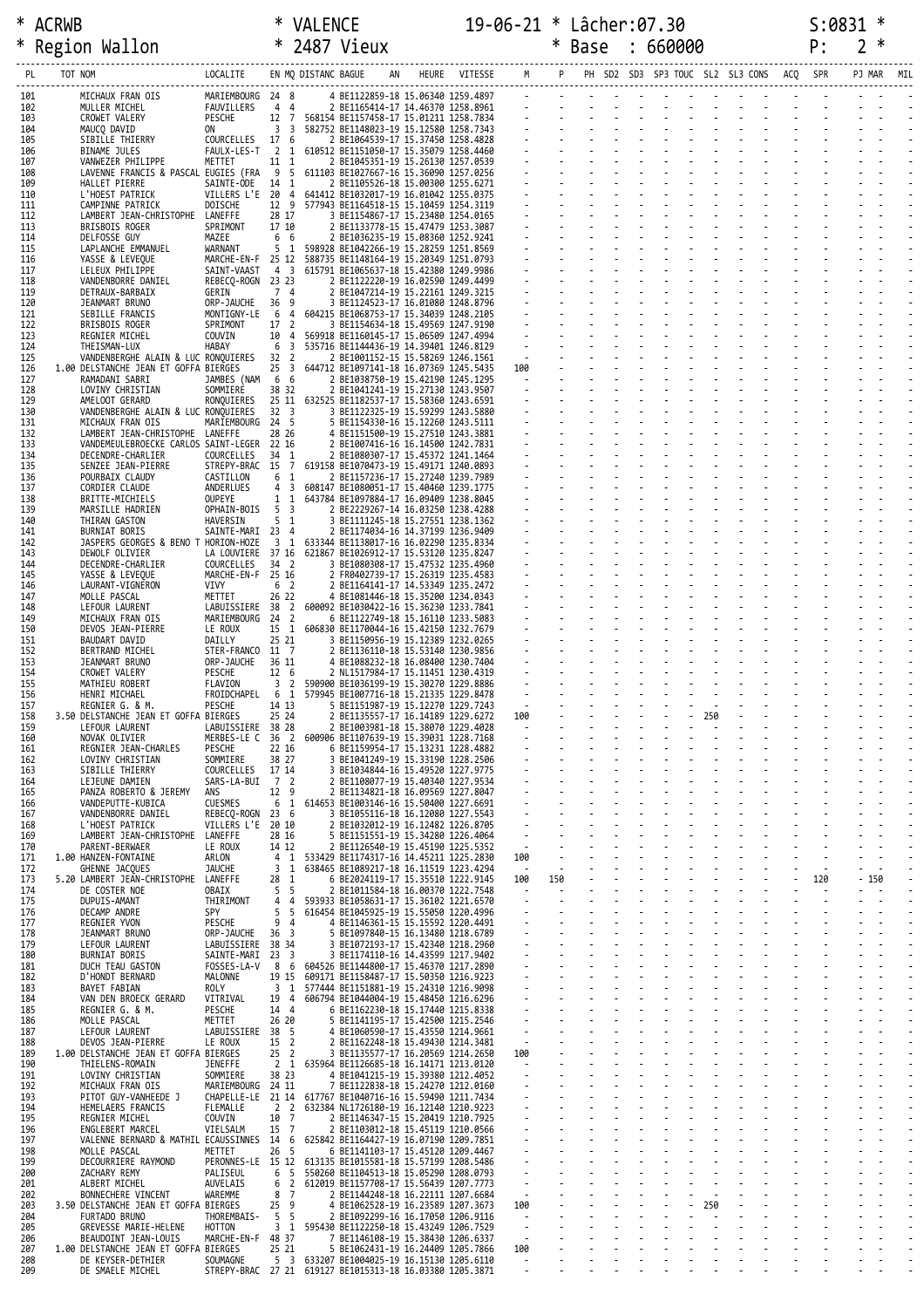| *          | ACRWB                                                                              |                                 | ∗                                  | <b>VALENCE</b>                   |                                                                                                                                                                                                                                        |  | 19-06-21 * Lâcher:07.30 |     |  |                                   |  | S:0831 |            |  |
|------------|------------------------------------------------------------------------------------|---------------------------------|------------------------------------|----------------------------------|----------------------------------------------------------------------------------------------------------------------------------------------------------------------------------------------------------------------------------------|--|-------------------------|-----|--|-----------------------------------|--|--------|------------|--|
| $\ast$     | Region Wallon                                                                      | $*$ 2487 Vieux                  |                                    |                                  |                                                                                                                                                                                                                                        |  |                         |     |  | * Base : 660000                   |  | P:     | 3          |  |
| PL         | TOT NOM                                                                            |                                 |                                    |                                  |                                                                                                                                                                                                                                        |  |                         |     |  |                                   |  |        | PJ MAR MIL |  |
|            |                                                                                    |                                 |                                    |                                  |                                                                                                                                                                                                                                        |  |                         |     |  |                                   |  |        |            |  |
| 210<br>211 | DONNAY FERNAND<br>LARIVIERE JULIEN                                                 |                                 |                                    |                                  | XHENDREMAEL 2 2 642314 BE1145146-18 16.23070 1204.8282<br>COURCELLES 17 4 4 BE1068819-18 15.69550 1203.7751<br>COURCELLES 17 4 4 BE1068819-18 15.59550 1203.7751<br>PERONNES-LE 6 3 613370 BE1073608-19 16.00041 1202.5252<br>ORP-JAUC |  |                         |     |  |                                   |  |        |            |  |
| 212<br>213 | SIBILLE THIERRY<br>DENTENEER DANIEL                                                |                                 |                                    |                                  |                                                                                                                                                                                                                                        |  |                         |     |  |                                   |  |        |            |  |
| 214<br>215 | JEANMART BRUNO<br>SENZEE JEAN-PIERRE                                               |                                 |                                    |                                  |                                                                                                                                                                                                                                        |  |                         |     |  |                                   |  |        |            |  |
| 216        | MICHAUX FRAN OIS                                                                   |                                 |                                    |                                  |                                                                                                                                                                                                                                        |  |                         |     |  |                                   |  |        |            |  |
| 217<br>218 | DECENDRE-CHARLIER<br>RAMADANI SABRI                                                |                                 |                                    |                                  |                                                                                                                                                                                                                                        |  |                         |     |  |                                   |  |        |            |  |
| 219<br>220 | GERDAY ROGER<br>DEWOLF OLIVIER                                                     | LA LOUVIERE 37 2                |                                    |                                  | 2 BE1002315-16 16.08190 1199.7820                                                                                                                                                                                                      |  |                         |     |  | and the state of the state of     |  |        |            |  |
| 221        | MICHAUX FRAN OIS                                                                   | MARIEMBOURG 24 24               |                                    |                                  | 9 BE1151001-19 15.29310 1199.2096                                                                                                                                                                                                      |  |                         |     |  |                                   |  |        |            |  |
| 222<br>223 | CLABOTS PERE ET FILS<br>LABOUREIX LUDOVIC                                          | GR CE-HOLLO<br>VAULX-LEZ-C 19 4 |                                    |                                  | 2 1 636450 BE1014082-19 16.20460 1199.1145<br>2 BE1076376-18 15.26200 1198.9797                                                                                                                                                        |  |                         |     |  |                                   |  |        |            |  |
| 224<br>225 | SURAIN - PION<br>DEREUX FABRICE                                                    | HAUTRAGE<br>PERWEZ              | 6 5<br>12 1                        |                                  | 621469 BE1135470-19 16.08211 1198.9332<br>2 BE1090313-18 16.17330 1198.8361                                                                                                                                                            |  |                         |     |  |                                   |  |        |            |  |
| 226<br>227 | DETRAUX-BARBAIX<br>3.50 DELSTANCHE JEAN ET GOFFA BIERGES                           | GERIN                           | 7 7<br>25 7                        |                                  | 3 BE1047276-19 15.42301 1197.9959<br>6 BE1062558-19 16.28439 1196.7219                                                                                                                                                                 |  | $\sim 10^{-1}$<br>100   |     |  | $\frac{1}{2}$ $\frac{1}{250}$     |  |        |            |  |
| 228        | BURNIAT BORIS                                                                      | SAINTE-MARI 23 12               |                                    |                                  | 4 BE1165762-17 14.51469 1196.4824                                                                                                                                                                                                      |  | $\sim 10^{-10}$         |     |  |                                   |  |        |            |  |
| 229<br>230 | DECAMP ANDRE<br>DEWOLF OLIVIER                                                     | SPY<br>LA LOUVIERE 37 35        | 5 <sub>1</sub>                     |                                  | 2 BE1042301-19 16.05420 1195.3733<br>3 BE1054976-18 16.10150 1195.3234                                                                                                                                                                 |  |                         |     |  |                                   |  |        |            |  |
| 231<br>232 | YASSE & LEVEQUE<br>WANUFEL DIDIER                                                  | MARCHE-EN-F 25 18               |                                    |                                  | 3 BE1148189-19 15.42419 1194.9198<br>JUMET (CHAR 13 10 612457 BE1065278-19 16.02369 1194.7700                                                                                                                                          |  |                         |     |  | and the state of the state of the |  |        |            |  |
| 233        | LOVINY CHRISTIAN                                                                   | SOMMIERE                        | 38 4                               |                                  | 5 BE1041258-19 15.46540 1194.6750                                                                                                                                                                                                      |  |                         |     |  |                                   |  |        |            |  |
| 234<br>235 | DE SMAELE MICHEL<br>BRISBOIS ROGER                                                 | STREPY-BRAC 27 7<br>SPRIMONT    | 17 <sup>3</sup>                    |                                  | 2 BE1015309-18 16.08280 1194.1501<br>4 BE1154615-18 16.13099 1192.5396                                                                                                                                                                 |  |                         |     |  |                                   |  |        |            |  |
| 236<br>237 | L'HOEST PATRICK<br>DECENDRE-CHARLIER                                               | VILLERS L'E 20 20<br>COURCELLES | $34 \quad 3$                       |                                  | 3 BE1158510-19 16.28031 1192.1011<br>5 BE1080343-17 16.06062 1191.8873                                                                                                                                                                 |  |                         |     |  |                                   |  |        |            |  |
| 238        | DEWOLF OLIVIER                                                                     | LA LOUVIERE 37 13               |                                    |                                  | 4 BE1026892-17 16.11450 1191.8869                                                                                                                                                                                                      |  |                         |     |  | <b>Carl Carl Carl</b>             |  |        |            |  |
| 239<br>240 | NOVAK OLIVIER<br>CAMPINNE PATRICK                                                  | MERBES-LE C 36 1<br>DOISCHE     | 12 12                              |                                  | 2 BE1107814-19 15.54411 1190.6556<br>2 BE1145191-17 15.35249 1190.6163                                                                                                                                                                 |  |                         |     |  |                                   |  |        |            |  |
| 241<br>242 | DELRUE PATRICK<br>LARDOT THIBAUT                                                   | FIZE-FONTAI<br>BOURSEIGNE-      | 44<br>9 4                          |                                  | 628912 BE1091270-17 16.18150 1190.5575<br>2 BE1033309-19 15.24338 1190.5534                                                                                                                                                            |  |                         |     |  |                                   |  |        |            |  |
| 243        | BUTERA GINO                                                                        | ANS                             | 2 <sub>1</sub>                     |                                  | 637429 BE1114669-15 16.25309 1190.3103                                                                                                                                                                                                 |  |                         |     |  |                                   |  |        |            |  |
| 244<br>245 | FASCELLA GIANNI<br>0.60 GEORGES PASCAL                                             | BRAY<br>BASTOGNE                | 13 7                               |                                  | 614060 BE1019518-18 16.06350 1188.6950<br>17 16 560048 BE1168010-17 15.21120 1188.5569                                                                                                                                                 |  |                         |     |  | <b>Carl Carl Carl</b>             |  | 060    |            |  |
| 246        | BAUDART DAVID                                                                      | DAILLY                          | 25 24                              |                                  | 4 BE1123157-18 15.29479 1187.9887                                                                                                                                                                                                      |  |                         |     |  |                                   |  |        |            |  |
| 247<br>248 | CROWET VALERY<br>REGNIER JEAN-CHARLES                                              | PESCHE<br>PESCHE                | 12 <sup>3</sup><br>22 <sup>3</sup> |                                  | 3 BE1122573-18 15.28261 1187.5260<br>7 BE1152488-19 15.29271 1187.3209                                                                                                                                                                 |  |                         |     |  |                                   |  |        |            |  |
| 249<br>250 | CROWET VALERY<br>LABOUREIX LUDOVIC                                                 | PESCHE<br>VAULX-LEZ-C 19 7      | 12 12                              |                                  | 4 BE1122555-18 15.28321 1187.2778<br>3 BE1069249-15 15.31050 1187.1415                                                                                                                                                                 |  |                         |     |  |                                   |  |        |            |  |
| 251        | VERSPREET -MUNTONI                                                                 | THIRIMONT                       | 15 5                               |                                  | 2 BE1109898-19 15.50390 1187.1327                                                                                                                                                                                                      |  | $\frac{1}{2}$           |     |  |                                   |  |        |            |  |
| 252<br>253 | 1.00 DELSTANCHE JEAN ET GOFFA BIERGES<br>VANDEMEULEBROECKE CARLOS SAINT-LEGER 22 6 |                                 | 25 17                              |                                  | 7 BE1097085-18 16.33209 1186.5537<br>3 BE1096691-19 16.39530 1186.1680                                                                                                                                                                 |  | 100<br>$\sim 100$       |     |  |                                   |  |        |            |  |
| 254<br>255 | 1.00 CARO JEAN-MARC<br>LEFOUR LAURENT                                              | VERVIERS<br>LABUISSIERE 38 29   | 15 1                               |                                  | 2 BE1147392-18 16.24118 1185.7468<br>5 BE1072213-17 15.56210 1185.1328                                                                                                                                                                 |  | 100<br>$\sim$           |     |  |                                   |  |        |            |  |
| 256        | GOOSSE JEAN                                                                        | HOUFFALIZE                      | 13 12                              |                                  | 3 BE1103809-18 15.39250 1184.1689                                                                                                                                                                                                      |  | $\sim$<br>-E            |     |  |                                   |  |        |            |  |
| 257<br>258 | VANDENBERGHE ALAIN & LUC RONQUIERES<br>10.00 GEORGES PASCAL                        | BASTOGNE                        | 32 19<br>17 1                      |                                  | 4 BE1056096-18 16.25150 1183.7571<br>2 BE1105235-18 15.23160 1183.3667                                                                                                                                                                 |  | 400                     | 600 |  |                                   |  |        |            |  |
| 259<br>260 | MARSILLE HADRIEN<br>MICHAUX FRAN OIS                                               | OPHAIN-BOIS<br>MARIEMBOURG 24 9 | 5 1                                |                                  | 3 BE2092049-19 16.27480 1182.2797<br>10 BE1122767-18 15.36240 1182.2389                                                                                                                                                                |  | $\sim$<br>$\sim$        |     |  |                                   |  |        |            |  |
| 261        | MEURANT ROBERT                                                                     | CLERMONT (N                     | $_{\rm 8}$                         |                                  | 1 593059 BE1068952-17 15.51390 1182.2167                                                                                                                                                                                               |  | $\sim$ $\pm$            |     |  |                                   |  |        |            |  |
| 262<br>263 | 1.00 WAUTHY GEORGES & SELECK POST-ATTERT 11 1<br>MEUNIER VINCENT                   | XHORIS                          | 7 1                                |                                  | 3 BE4000741-17 15.06009 1181.9896<br>2 BE1151375-18 16.09422 1181.8473                                                                                                                                                                 |  | 100<br>$\sim$ $-$       |     |  |                                   |  |        |            |  |
| 264        | 1.00 DELSTANCHE JEAN ET GOFFA BIERGES                                              |                                 | 25 15                              |                                  | 8 BE1062402-19 16.35329 1181.7688                                                                                                                                                                                                      |  | 100<br>$\sim$           |     |  |                                   |  |        |            |  |
| 265<br>266 | DONNAY VINCENT<br>LOVINY CHRISTIAN                                                 | LAMBERMONT<br>SOMMIERE          | 5 4<br>38 33                       |                                  | 2 BE1007374-19 16.26020 1181.6504<br>6 BE1112555-18 15.53250 1179.2101                                                                                                                                                                 |  |                         |     |  |                                   |  |        |            |  |
| 267<br>268 | BINET OLIVIER<br>COLIN LEON                                                        | SAINT-PIERR 14 11<br>ANHEE      | $\overline{2}$                     | 1                                | 3 BE1141739-19 15.19179 1178.9771<br>597321 BE1145956-17 15.56470 1178.6516                                                                                                                                                            |  |                         |     |  |                                   |  |        |            |  |
| 269        | DETAL MICHEL                                                                       | <b>FOCANT</b>                   | 6                                  | $\overline{2}$                   | 2 BE1104339-19 15.40180 1178.6213                                                                                                                                                                                                      |  |                         |     |  |                                   |  |        |            |  |
| 270<br>271 | DEVOS JEAN-PIERRE<br>SCHMITZ JOSEPH                                                | LE ROUX<br>BAELEN (LG.          | 15<br>5                            | $\overline{7}$<br>$\overline{2}$ | 3 BE1115796-18 16.04540 1178.5395<br>2 BE1106492-18 16.32071 1177.9126                                                                                                                                                                 |  |                         |     |  |                                   |  |        |            |  |
| 272<br>273 | VANDEMEULEBROECKE CARLOS SAINT-LEGER<br>MICHAUX FRAN OIS                           | MARIEMBOURG 24 6                | 22                                 | $\overline{2}$                   | 4 BE1028708-18 16.43460 1177.8499<br>11 BE1122799-18 15.38270 1177.2771                                                                                                                                                                |  |                         |     |  |                                   |  |        |            |  |
| 274        | PATERNOSTER HENRI                                                                  | VELLEREILLE 21 19               |                                    |                                  | 608798 BE1072065-19 16.07080 1177.2554                                                                                                                                                                                                 |  |                         |     |  |                                   |  |        |            |  |
| 275<br>276 | DELBUSHAYE CEDRIC<br>BERNIER-DURIEUX                                               | PETIT-RECHA<br>SIRAULT          | 12 5<br>2 <sub>2</sub>             |                                  | 634212 BE1003257-19 16.28480 1177.0824<br>625766 BE1111065-19 16.21410 1176.9524                                                                                                                                                       |  |                         |     |  |                                   |  |        |            |  |
| 277<br>278 | VANDENBERGHE ALAIN & LUC RONQUIERES<br><b>BAUDART DAVID</b>                        | DAILLY                          | 32 15<br>25                        | $\overline{2}$                   | 5 BE1085087-17 16.28270 1176.7221<br>5 BE1167762-16 15.34289 1176.5048                                                                                                                                                                 |  |                         |     |  |                                   |  |        |            |  |
| 279        | STOLLENBERG ALAIN                                                                  | POLLEUR (TH                     | 9                                  | $\overline{3}$                   | 627772 BE1000415-19 16.23410 1176.3006                                                                                                                                                                                                 |  |                         |     |  |                                   |  |        |            |  |
| 280<br>281 | DOC. TEAM DELHOVE-PAESMA SART-DAMES- 11<br>HENRY LEON                              | NANDRIN                         | 5                                  | 5<br>$\overline{\mathbf{3}}$     | 625056 BE1067639-19 16.21240 1176.2439<br>620644 BE1114243-17 16.17400 1176.2047                                                                                                                                                       |  |                         |     |  |                                   |  |        |            |  |
| 282<br>283 | <b>GUEBS ANDRE</b><br>DE SMAELE MICHEL                                             | LONGCHAMPS<br>STREPY-BRAC 27 15 | 14 4                               |                                  | 3 BE1104941-18 15.36230 1175.8585<br>3 BE1029402-17 16.16440 1175.4088                                                                                                                                                                 |  |                         |     |  |                                   |  |        |            |  |
| 284        | <b>GUILLEAUME-MEISTER</b>                                                          | <b>BLATON</b>                   | 6                                  | -5                               | 624202 BE1112151-19 16.21060 1175.3003                                                                                                                                                                                                 |  |                         |     |  |                                   |  |        |            |  |
| 285<br>286 | 1.00 LAMBERT JEAN-CHRISTOPHE<br>BAUDART DAVID                                      | LANEFFE<br>DAILLY               | 28<br>25                           | $\overline{4}$<br>6              | 7 FR0114094-19 15.55580 1174.2928<br>6 BE1151951-19 15.35299 1174.0411                                                                                                                                                                 |  | 100                     |     |  |                                   |  |        |            |  |
| 287<br>288 | LARDOT THIBAUT<br>VERSPREET -MUNTONI                                               | BOURSEIGNE-<br>THIRIMONT        | 9<br>15 12                         | -5                               | 3 BE1145479-17 15.31148 1174.0196<br>3 BE1058894-17 15.56220 1173.7305                                                                                                                                                                 |  | ÷                       |     |  |                                   |  |        |            |  |
| 289        | PATERNOSTER HENRI                                                                  | VELLEREILLE 21                  |                                    | 7                                | 2 BE1016143-18 16.08430 1173.6619                                                                                                                                                                                                      |  |                         |     |  |                                   |  |        |            |  |
| 290<br>291 | MEUNIER VINCENT<br>LAMBERT JEAN-CHRISTOPHE                                         | XHORIS<br>LANEFFE               | $\overline{7}$<br>28               | 5<br>9                           | 3 BE1151356-18 16.13212 1173.6048<br>8 FR0137980-18 15.56410 1172.6318                                                                                                                                                                 |  |                         |     |  |                                   |  |        |            |  |
| 292        | PITOT GUY-VANHEEDE J                                                               | CHAPELLE-LE 21                  |                                    | - 9                              | 2 BE1003427-18 16.16580 1172.3075                                                                                                                                                                                                      |  |                         |     |  |                                   |  |        |            |  |
| 293<br>294 | AMELOOT GERARD<br>DE RYCKE ANDRE & ALEXAND HEER                                    | RONQUIERES                      | 25 10<br>$7\overline{ }$           | 1                                | 2 BE9098109-13 16.29380 1172.1385<br>2 BE1036828-19 15.45479 1171.8696                                                                                                                                                                 |  |                         |     |  |                                   |  |        |            |  |
| 295<br>296 | REGNIER G. & M.<br>VALENNE BERNARD & MATHIL ECAUSSINNES 14 14                      | PESCHE                          | 14 9                               |                                  | 7 BE1123604-18 15.35190 1171.7834<br>2 BE1102890-19 16.24120 1171.5500                                                                                                                                                                 |  |                         |     |  |                                   |  |        |            |  |
| 297        | CHANET JEAN-MARIE                                                                  | THISNES                         | 4                                  | $\overline{2}$                   | 637546 BE1022911-19 16.34120 1171.5288                                                                                                                                                                                                 |  |                         |     |  |                                   |  |        |            |  |
| 298<br>299 | HOUBA JEAN-LUC<br><b>SCAFS RICHARD</b>                                             | SAINT-PIERR<br>HEURE-LE-RO      | 9 <sub>2</sub><br>18               | - 7                              | 3 BE1161466-18 15.22489 1171.4561<br>3 BE1129813-18 16.41460 1171.2451                                                                                                                                                                 |  | $\frac{1}{2}$           |     |  |                                   |  |        |            |  |
| 300<br>301 | DEWOLF OLIVIER<br>ALBERT MICHEL                                                    | LA LOUVIERE 37 33<br>AUVELAIS   | 6                                  | $\overline{3}$                   | 5 BE1101050-19 16.21000 1171.1243<br>2 BE1152018-16 16.12519 1170.5106                                                                                                                                                                 |  |                         |     |  |                                   |  |        |            |  |
| 302        | 1.00 DELSTANCHE JEAN ET GOFFA BIERGES                                              |                                 | 25                                 | - 5                              | 9 BE1158626-18 16.40510 1170.3948                                                                                                                                                                                                      |  | 100                     |     |  |                                   |  |        |            |  |
| 303<br>304 | HOGGE PHILIPPE<br>THOMAS FABRICE & DERYCKE HEER                                    | <b>CHARNEUX</b>                 | 3<br>4                             | $\mathbf{1}$<br>$\overline{2}$   | 641211 BE1010301-19 16.38060 1169.8796<br>581120 BE1150367-19 15.46459 1169.8087                                                                                                                                                       |  | $\sim$<br>$\sim$        |     |  |                                   |  |        |            |  |
| 305<br>306 | 1.00 WAUTHY GEORGES & SELECK POST-ATTERT 11 8<br>CROWET VALERY                     | PESCHE                          | 12                                 | -5                               | 4 BE1174545-16 15.10489 1169.6776<br>5 BE1154687-17 15.35451 1169.6388                                                                                                                                                                 |  | 100<br>$\sim$           |     |  |                                   |  |        |            |  |
| 307        | MEURISSE PHILIPPE                                                                  | SAINTE-MARI 15                  |                                    | 1                                | 528870 BE1164373-18 15.02120 1169.5489                                                                                                                                                                                                 |  |                         |     |  |                                   |  |        |            |  |
| 308<br>309 | DECOURRIERE RAYMOND<br>1.00 DELSTANCHE JEAN ET GOFFA BIERGES                       | PERONNES-LE 15 4                | 25 18                              |                                  | 2 BE1030744-17 16.14159 1169.5135<br>10 BE1097009-18 16.41200 1169.3688                                                                                                                                                                |  | 100                     |     |  |                                   |  |        |            |  |
| 310<br>311 | REGNIER JEAN-CHARLES<br>JEANMART BRUNO                                             | PESCHE<br>ORP-JAUCHE            | 22 22<br>36 10                     |                                  | 8 BE1159964-17 15.37001 1168.9139<br>7 BE1088216-18 16.36070 1168.8784                                                                                                                                                                 |  | $\sim$<br>÷             |     |  |                                   |  |        |            |  |
| 312        | <b>GUEBS ANDRE</b>                                                                 | LONGCHAMPS                      | 14 3                               |                                  | 4 BE1105730-18 15.39200 1168.7698                                                                                                                                                                                                      |  |                         |     |  |                                   |  |        |            |  |
| 313<br>314 | POLET JOSEPH<br>DUCH TEAU GASTON                                                   | SCHALTIN<br>FOSSES-LA-V         | 4 <sub>1</sub><br>8 <sub>1</sub>   |                                  | 603593 BE1151398-17 16.06280 1168.6969<br>2 BE1170175-16 16.07210 1168.5049                                                                                                                                                            |  |                         |     |  |                                   |  |        |            |  |
| 315<br>316 | LAVENNE FRANCIS & PASCAL EUGIES (FRA<br>DEWOLF OLIVIER                             | LA LOUVIERE 37 34               | 9 <sub>1</sub>                     |                                  | 2 BE1048692-18 16.13040 1168.3081<br>6 BE1026907-17 16.22360 1167.6061                                                                                                                                                                 |  |                         |     |  |                                   |  |        |            |  |
| 317        | <b>GUILLEAUME-MEISTER</b>                                                          | <b>BLATON</b>                   | 6 2                                |                                  | 2 BE1057184-16 16.24560 1166.8781                                                                                                                                                                                                      |  | Ξ                       |     |  |                                   |  |        |            |  |
| 318        | LEFOUR LAURENT                                                                     | LABUISSIERE 38 17               |                                    |                                  | 6 BE1030375-16 16.04210 1166.6997                                                                                                                                                                                                      |  |                         |     |  |                                   |  |        |            |  |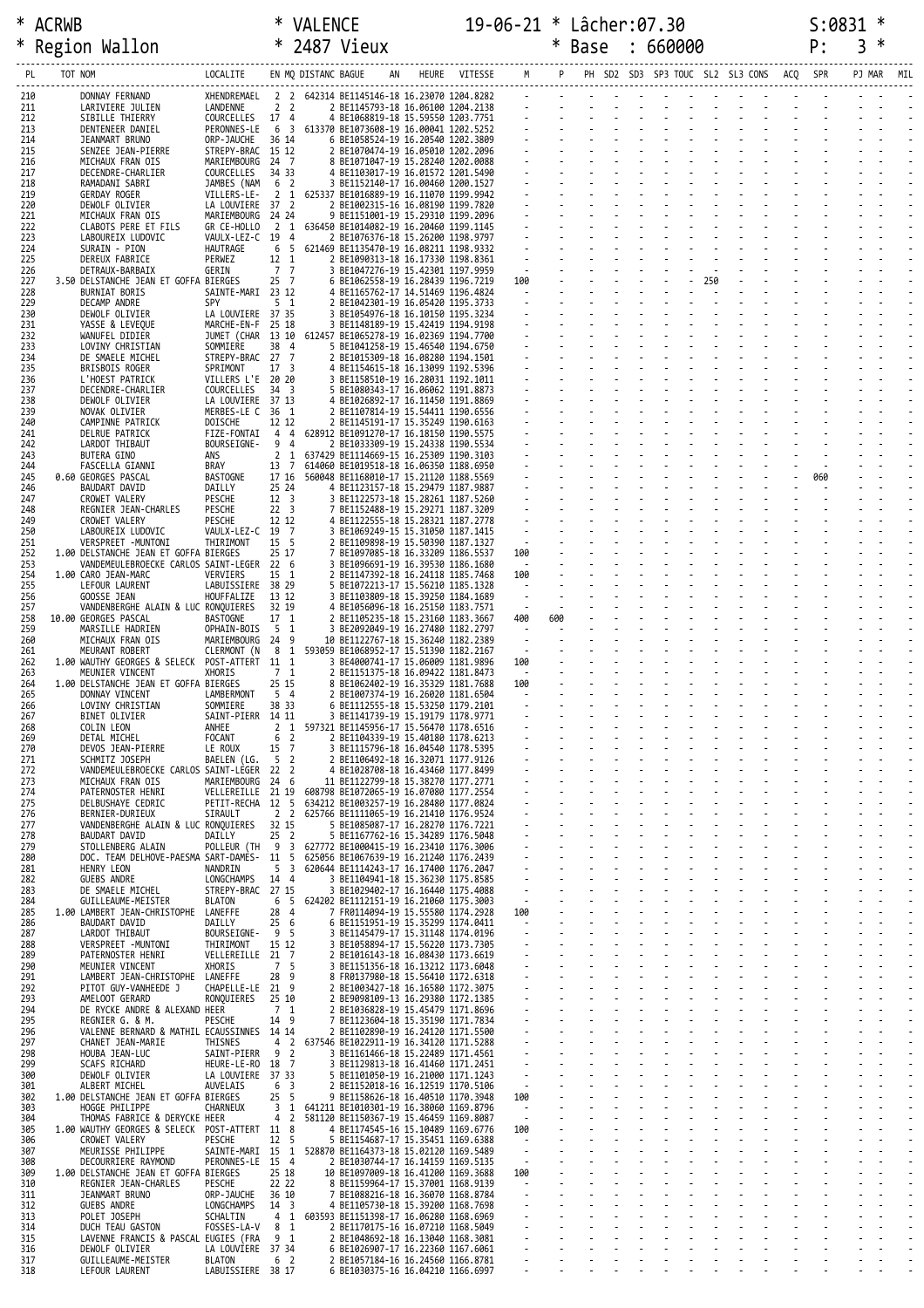|            | * ACRWB                                                      |                                      |                                  |                                                                                                                                                                                                                                          |  |  | 19-06-21 * Lâcher:07.30                                       |  |                               |  |  | S:0831 |            |   |  |
|------------|--------------------------------------------------------------|--------------------------------------|----------------------------------|------------------------------------------------------------------------------------------------------------------------------------------------------------------------------------------------------------------------------------------|--|--|---------------------------------------------------------------|--|-------------------------------|--|--|--------|------------|---|--|
| *          | Region Wallon                                                |                                      |                                  | * VALENCE 19-06.<br>* 2487 Vieux 19-06.                                                                                                                                                                                                  |  |  | * Base : 660000                                               |  |                               |  |  | P:     | 4          | ∗ |  |
|            | TOT NOM<br>PL                                                | LOCALITE EN MQ DISTANC BAGUE         |                                  |                                                                                                                                                                                                                                          |  |  | AN HEURE VITESSE M P PH SD2 SD3 SP3 TOUC SL2 SL3 CONS ACQ SPR |  |                               |  |  |        | PJ MAR MIL |   |  |
| 319        | NOVAK OLIVIER                                                | MERBES-LE C 36 36                    |                                  | 36 36 38 1107849-19 16.05941 1166.6539<br>2 1 636022 BE1127617-18 16.35410 1165.5514<br>3 2 624940 BE1015635-19 16.26110 1165.5514<br>3 2 595883 BE1166825-17 16.01419 1164.5201<br>25 19 7 BE1150951-19 15.39559 1163.4173<br>15 14 4 B |  |  |                                                               |  |                               |  |  |        |            |   |  |
| 320<br>321 | NOVAR ULIVILR<br>MATHY RAYMOND<br>DEVOS SEBASTIEN            | SOUMAGNE<br>AMAY                     |                                  |                                                                                                                                                                                                                                          |  |  |                                                               |  |                               |  |  |        |            |   |  |
| 322<br>323 | MOUREAU YVAN<br>BAUDART DAVID                                | MANHAY<br>DAILLY                     | 25 19                            |                                                                                                                                                                                                                                          |  |  |                                                               |  |                               |  |  |        |            |   |  |
| 324<br>325 | DEVOS JEAN-PIERRE                                            | LE ROUX<br>WAREMME                   | 15 14                            |                                                                                                                                                                                                                                          |  |  |                                                               |  |                               |  |  |        |            |   |  |
| 326        | BONNECHERE VINCENT<br>LAGNEAUX MICHELE                       |                                      |                                  | VAULX-LEZ-C 7 5 571346 BE1075966-18 15.41269 1162.5759                                                                                                                                                                                   |  |  |                                                               |  |                               |  |  |        |            |   |  |
| 327<br>328 | CAMPINNE PATRICK<br>MEURANT ROBERT                           | DOISCHE<br>CLERMONT (N 8 4           | 12 2                             | 2 BE1127753-19 16.00250 1161.9115                                                                                                                                                                                                        |  |  |                                                               |  |                               |  |  |        |            |   |  |
| 329<br>330 | KRUPA KRASOWSKI ROBERT<br><b>FESLER ROBERT</b>               | OBOURG<br>FLORENNES                  |                                  | 7 5 619262 BE1000051-15 16.23020 1161.7697<br>6 4 588776 BE1121398-18 15.56499 1161.6796                                                                                                                                                 |  |  |                                                               |  |                               |  |  |        |            |   |  |
| 331<br>332 | DEFOY VINCENT<br>HALLET PIERRE                               | HOUFFALIZE<br>SAINTE-ODE             | 14 4                             | 5 1 576971 BE2003931-19 15.46441 1161.5268                                                                                                                                                                                               |  |  |                                                               |  |                               |  |  |        |            |   |  |
| 333        | BEAUDOINT JEAN-LOUIS                                         | MARCHE-EN-F 48 18                    |                                  | 3 BE1141804-19 15.37040 1161.3605<br>8 BE1121698-18 15.58100 1160.4500                                                                                                                                                                   |  |  |                                                               |  |                               |  |  |        |            |   |  |
| 334<br>335 | HALLET PIERRE<br>DEWOLF OLIVIER                              | SAINTE-ODE 14 12<br>LA LOUVIERE 37 1 |                                  | 4 BE1141812-19 15.37400 1159.9316<br>7 BE1097190-17 16.26200 1159.4786                                                                                                                                                                   |  |  |                                                               |  |                               |  |  |        |            |   |  |
| 336<br>337 | 1.00 CARO JEAN-MARC<br>VERSPREET -MUNTONI                    | VERVIERS<br>THIRIMONT                | 15 5<br>15 4                     | 3 BE1144929-16 16.36258 1159.2006<br>4 BE1058973-17 16.02430 1159.1938                                                                                                                                                                   |  |  |                                                               |  |                               |  |  |        |            |   |  |
| 338<br>339 | BINET OLIVIER<br>DEMARET GREGORY                             | SAINT-PIERR 14 5<br>HERQUEGIES       | - 5<br>$\overline{\mathbf{3}}$   | 4 BE1141718-19 15.27189 1159.1758<br>641418 BE1062105-18 16.43230 1159.0844                                                                                                                                                              |  |  |                                                               |  |                               |  |  |        |            |   |  |
| 340        | PANZA ROBERTO & JEREMY                                       | ANS                                  | 12 4                             | 3 BE1169394-17 16.40469 1159.0709                                                                                                                                                                                                        |  |  |                                                               |  |                               |  |  |        |            |   |  |
| 341<br>342 | LOVINY CHRISTIAN<br>JOLY DOMINIQUE & CLEMENT THIRIMONT       | SOMMIERE                             | 38 7                             | 7 BE1041264-19 16.02220 1158.6117<br>12 4 593907 BE1109480-19 16.02380 1158.5415                                                                                                                                                         |  |  |                                                               |  |                               |  |  |        |            |   |  |
| 343<br>344 | DERMIENCE PHILIPPE<br>DEVOS SEBASTIEN                        | JEMELLE<br>AMAY                      | 3 <sub>1</sub>                   | 12 11 581064 BE1033551-19 15.51531 1157.7632<br>2 BE1095041-17 16.29540 1157.5107                                                                                                                                                        |  |  |                                                               |  |                               |  |  |        |            |   |  |
| 345<br>346 | LARDOT THIBAUT<br>CARO JEAN-MARC                             | BOURSEIGNE-91<br>VERVIERS            | 15 14                            | 4 BE1113318-18 15.38328 1156.4770<br>4 BE1001517-19 16.37578 1155.9569                                                                                                                                                                   |  |  |                                                               |  |                               |  |  |        |            |   |  |
| 347        | CROWET VALERY                                                | PESCHE                               | 12 <sup>2</sup>                  | 6 BE1122568-18 15.41311 1155.9162                                                                                                                                                                                                        |  |  |                                                               |  |                               |  |  |        |            |   |  |
| 348<br>349 | REGNIER YVON<br>CROWET VALERY                                | PESCHE<br>PESCHE                     | 9 1<br>12 9                      | 5 BE1125064-18 15.42021 1155.8385<br>7 BE1157470-17 15.41371 1155.6811                                                                                                                                                                   |  |  |                                                               |  |                               |  |  |        |            |   |  |
| 350<br>351 | VANWEZER PHILIPPE<br>DE SMAELE MICHEL                        | METTET<br>STREPY-BRAC 27 10          | 11 9                             | 3 BE1119144-18 16.08250 1154.7275<br>4 BE1071708-19 16.26160 1154.5133                                                                                                                                                                   |  |  |                                                               |  |                               |  |  |        |            |   |  |
| 352<br>353 | WAUTHY GEORGES & SELECK<br>REGNIER JEAN-CHARLES              | POST-ATTERT 11 10<br>PESCHE          | 22 7                             | 5 BE1100481-18 15.17069 1153.9021<br>9 BE1178703-17 15.43541 1152.5837                                                                                                                                                                   |  |  |                                                               |  |                               |  |  |        |            |   |  |
| 354        | SENZEE JEAN-PIERRE                                           | STREPY-BRAC 15 11                    |                                  | 3 BE1017060-18 16.27120 1152.5652                                                                                                                                                                                                        |  |  |                                                               |  |                               |  |  |        |            |   |  |
| 355<br>356 | LARDOT THIBAUT<br>REGNIER JEAN-CHARLES                       | BOURSEIGNE-93<br>PESCHE              | 226                              | 5 BE1145440-17 15.40128 1152.5452<br>10 BE1146238-15 15.43581 1152.4281                                                                                                                                                                  |  |  |                                                               |  |                               |  |  |        |            |   |  |
| 357<br>358 | BAUDART DAVID<br>VANDEMEULEBROECKE CARLOS SAINT-LEGER 22 1   | DAILLY                               | 25 <sub>5</sub>                  | 8 BE1125066-18 15.44479 1151.9744<br>5 BE1096723-19 16.56230 1151.6123                                                                                                                                                                   |  |  |                                                               |  |                               |  |  |        |            |   |  |
| 359<br>360 | BRISBOIS ROGER<br>ADAM GERARD                                | SPRIMONT<br>SPRIMONT                 | 17 6                             | 5 BE1163803-18 16.31469 1151.5617<br>7 6 621607 BE1027104-19 16.29570 1151.2307                                                                                                                                                          |  |  |                                                               |  |                               |  |  |        |            |   |  |
| 361        | LEFOUR LAURENT                                               | LABUISSIERE 38 4                     |                                  | 7 BE1030382-16 16.11420 1150.2626                                                                                                                                                                                                        |  |  |                                                               |  |                               |  |  |        |            |   |  |
| 362<br>363 | RAMADANI SABRI<br>MICHAUX FRAN OIS                           | JAMBES (NAM<br>MARIEMBOURG 24 12     | 6 1                              | 4 BE1038763-19 16.23050 1149.9103<br>12 BE2196412-16 15.50050 1149.8904                                                                                                                                                                  |  |  |                                                               |  |                               |  |  |        |            |   |  |
| 364<br>365 | SAUVAGE-DURAN<br>DELBUSHAYE CEDRIC                           | BORNIVAL<br>PETIT-RECHA 12 3         |                                  | 15 5 632852 BE1075236-17 16.40440 1149.1079<br>2 BE1003219-19 16.42050 1148.7614                                                                                                                                                         |  |  |                                                               |  |                               |  |  |        |            |   |  |
| 366<br>367 | DELSTANCHE JEAN ET GOFFA BIERGES<br>DEWOLF OLIVIER           | LA LOUVIERE 37 28                    | 25 13                            | 11 BE1158638-18 16.51150 1148.7073<br>8 BE1071286-19 16.31270 1148.5216                                                                                                                                                                  |  |  |                                                               |  |                               |  |  |        |            |   |  |
| 368        | CROWET VALERY                                                | PESCHE                               | 12 11                            | 8 BE1147047-15 15.44461 1148.3233                                                                                                                                                                                                        |  |  |                                                               |  |                               |  |  |        |            |   |  |
| 369<br>370 | DUMONCEAU-BERGERET<br>DELRUE PATRICK                         | TRIVIERES<br>FIZE-FONTAI 4 1         |                                  | 9 8 617625 BE1026060-17 16.27520 1148.2864<br>2 BE1138302-18 16.37490 1148.0337                                                                                                                                                          |  |  |                                                               |  | and the state of the state of |  |  |        |            |   |  |
| 371<br>372 | LARDOT THIBAUT<br>DE KEYSER-DETHIER                          | BOURSEIGNE-<br>SOUMAGNE              | 9 <sub>2</sub><br>5 <sub>1</sub> | 6 BE1145435-17 15.42389 1146.8485<br>2 BE1092726-17 16.42150 1146.5948                                                                                                                                                                   |  |  |                                                               |  |                               |  |  |        |            |   |  |
| 373<br>374 | CULOT DOMINIQUE<br>D'HONDT BERNARD                           | MALONNE                              | 19 1                             | NEUFCHATEAU 23 9 545485 BE1099121-18 15.25531 1146.2538<br>2 BE1160531-15 16.21290 1146.1714                                                                                                                                             |  |  |                                                               |  |                               |  |  |        |            |   |  |
| 375        | PIRON JOSEPH                                                 | HERVE                                |                                  | 11 9 637110 BE1003741-19 16.45531 1146.1184                                                                                                                                                                                              |  |  |                                                               |  |                               |  |  |        |            |   |  |
| 376<br>377 | REGNIER JEAN-CHARLES<br>PIRON JOSEPH                         | PESCHE<br>HERVE                      | 22 19<br>11 11                   | 11 BE1152486-19 15.46461 1145.9325<br>2 BE1003761-19 16.46001 1145.8779                                                                                                                                                                  |  |  |                                                               |  |                               |  |  |        |            |   |  |
| 378<br>379 | SPRUYT EDDY<br>RAMADANI SABRI                                | VIEUX-GENAP<br>JAMBES (NAM           | 6 6<br>6<br>-5                   | 631103 BE1152698-14 16.40510 1145.6894<br>5 BE1165311-19 16.25070 1145.5408                                                                                                                                                              |  |  |                                                               |  |                               |  |  |        |            |   |  |
| 380<br>381 | <b>BURNIAT BORIS</b><br>CROWET LEON                          | SAINTE-MARI 23 9<br>COUVIN           | 4<br>$\overline{2}$              | 5 BE1165773-17 15.11359 1145.1168<br>569820 BE1155614-17 15.47420 1144.9066                                                                                                                                                              |  |  |                                                               |  |                               |  |  |        |            |   |  |
| 382        | AMELOOT GERARD                                               | RONQUIERES                           | 25 20                            | 3 BE1157121-18 16.42520 1144.0824                                                                                                                                                                                                        |  |  |                                                               |  |                               |  |  |        |            |   |  |
| 383<br>384 | LAMBERT JEAN-CHRISTOPHE<br>DEREUX FABRICE                    | LANEFFE<br>PERWEZ                    | 28 10<br>12 5                    | 9 FR0114089-19 16.09270 1143.8117<br>3 BE1089540-18 16.42560 1143.8015                                                                                                                                                                   |  |  |                                                               |  |                               |  |  |        |            |   |  |
| 385<br>386 | REGNIER G. & M.<br>TESTA MICHEL                              | PESCHE<br>VITRIVAL                   | 14 2<br>10 2                     | 8 BE1150805-19 15.47220 1143.3939<br>606715 BE1152326-15 16.20380 1143.3790                                                                                                                                                              |  |  |                                                               |  |                               |  |  |        |            |   |  |
| 387<br>388 | SOROKOSZ MARIUSZ<br>OPRICAN AUREL                            | METTET<br>VIRGINAL                   | 23 20<br>6 1                     | 601655 BE1157537-16 16.16190 1143.1426<br>636206 BE1094233-18 16.46489 1142.5806                                                                                                                                                         |  |  |                                                               |  |                               |  |  |        |            |   |  |
| 389        | SIRAULT CLAUDE                                               | BRAINE-LE-C 12 8                     |                                  | 632931 BE1132017-19 16.44130 1142.0281                                                                                                                                                                                                   |  |  |                                                               |  |                               |  |  |        |            |   |  |
| 390<br>391 | ENGLEBERT MARCEL<br>BALLMANN DIETER                          | VIELSALM<br>AMEL/AMBLEV 14 4         | 15<br>$\overline{\mathbf{3}}$    | 3 BE1147502-19 16.14459 1141.8787<br>608342 BE1122351-17 16.22579 1141.4295                                                                                                                                                              |  |  |                                                               |  |                               |  |  |        |            |   |  |
| 392<br>393 | VANDENBERGHE ALAIN & LUC RONQUIERES<br>PITOT GUY-VANHEEDE J  | CHAPELLE-LE                          | 32 30<br>21 12                   | 6 BE1056023-18 16.45080 1141.3582<br>3 BE1003451-18 16.31220 1141.1249                                                                                                                                                                   |  |  |                                                               |  |                               |  |  |        |            |   |  |
| 394<br>395 | LEFOUR LAURENT<br>LAURANT-VIGNERON                           | LABUISSIERE 38 38<br><b>VIVY</b>     | 6 <sup>3</sup>                   | 8 BE1072223-17 16.15570 1140.9678<br>3 BE1104807-18 15.30289 1140.3827                                                                                                                                                                   |  |  |                                                               |  |                               |  |  |        |            |   |  |
| 396        | <b>BURNIAT BORIS</b>                                         | SAINTE-MARI 23 20                    |                                  | 6 BE1174178-16 15.13449 1139.8079                                                                                                                                                                                                        |  |  |                                                               |  |                               |  |  |        |            |   |  |
| 397<br>398 | REYNCKENS MURIEL & RAYMO AMPSIN<br>THEISMAN-LUX              | HABAY                                | $7^{\circ}$<br>3<br>6<br>4       | 625577 BE1138640-18 16.39059 1139.2805<br>2 BE1102434-18 15.20141 1139.2517                                                                                                                                                              |  |  |                                                               |  |                               |  |  |        |            |   |  |
| 399<br>400 | REYNCKENS MURIEL & RAYMO AMPSIN<br>SOROKOSZ MARIUSZ          | METTET                               | 7<br>$\overline{4}$<br>23 6      | 2 BE1016796-19 16.39079 1139.2113<br>2 BE1044548-19 16.18200 1138.7792                                                                                                                                                                   |  |  |                                                               |  |                               |  |  |        |            |   |  |
| 401<br>402 | SENZEE JEAN-PIERRE<br>D'HONDT BERNARD                        | STREPY-BRAC 15 13<br>MALONNE         | 19 8                             | 4 BE1070501-19 16.33430 1138.7512<br>3 BE1115035-18 16.25000 1138.6374                                                                                                                                                                   |  |  |                                                               |  |                               |  |  |        |            |   |  |
| 403        | KEVER-DELOGE                                                 | BERNEAU                              | 3<br>3                           | 648331 BE5092800-17 16.59270 1138.5214                                                                                                                                                                                                   |  |  |                                                               |  |                               |  |  |        |            |   |  |
| 404<br>405 | CLABOTS PERE ET FILS<br>REGNIER G. & M.                      | GR CE-HOLLO<br>PESCHE                | 2 <sub>2</sub><br>14 14          | 2 BE1014087-19 16.49120 1138.1438<br>9 BE1151999-19 15.49570 1137.4857                                                                                                                                                                   |  |  |                                                               |  |                               |  |  |        |            |   |  |
| 406<br>407 | BALLMANN DIETER<br><b>DUPUIS-AMANT</b>                       | AMEL/AMBLEV 14 10<br>THIRIMONT       | 4<br>$\overline{\mathbf{3}}$     | 2 BE1148783-16 16.24499 1137.4457<br>2 BE1108140-19 16.12132 1137.3234                                                                                                                                                                   |  |  |                                                               |  |                               |  |  |        |            |   |  |
| 408<br>409 | <b>TESTA MICHEL</b><br>CAMPINNE PATRICK                      | VITRIVAL<br>DOISCHE                  | 10<br>8<br>5<br>12               | 2 BE1044721-19 16.23280 1137.3063<br>4 BE1145189-17 15.58129 1137.2018                                                                                                                                                                   |  |  |                                                               |  |                               |  |  |        |            |   |  |
| 410        | <b>BAUCHE ANDRE</b>                                          | BOTHEY                               | 18 8                             | 621040 BE1030513-19 16.36110 1137.0541                                                                                                                                                                                                   |  |  |                                                               |  |                               |  |  |        |            |   |  |
| 411<br>412 | JEANMART BRUNO<br>ILIAENS FREDERIC & CLARA AMAY              | ORP-JAUCHE                           | 36 28<br>$2 \quad 1$             | 8 BE1058539-19 16.51260 1136.9898<br>624913 BE1016578-19 16.39400 1136.8945                                                                                                                                                              |  |  |                                                               |  |                               |  |  |        |            |   |  |
| 413<br>414 | REGNIER JEAN-CHARLES<br>LEFOUR LAURENT                       | PESCHE<br>LABUISSIERE 38 11          | 22 13                            | 12 BE1125048-18 15.50511 1136.5900<br>9 BE1072191-17 16.18040 1136.3944                                                                                                                                                                  |  |  |                                                               |  |                               |  |  |        |            |   |  |
| 415<br>416 | DELVEAUX ERIC<br>MOLLE PASCAL                                | <b>JAUCHE</b><br>METTET              | 5 <sup>3</sup><br>26 18          | 638695 BE1136863-17 16.52100 1136.1310<br>7 BE1041606-19 16.17130 1135.9997                                                                                                                                                              |  |  |                                                               |  |                               |  |  |        |            |   |  |
| 417        | SCHMETS JOSEPH                                               | MONTZEN                              | 6<br>$\overline{\mathbf{3}}$     | 646948 BE1140848-16 16.59430 1135.5610                                                                                                                                                                                                   |  |  |                                                               |  |                               |  |  |        |            |   |  |
| 418<br>419 | SIBILLE THIERRY<br>DOC. TEAM DELHOVE-PAESMA SART-DAMES- 11 3 | COURCELLES                           | 17 15                            | 5 BE1105916-19 16.30540 1134.8216<br>2 BE1160307-18 16.40480 1134.8148                                                                                                                                                                   |  |  |                                                               |  |                               |  |  |        |            |   |  |
| 420<br>421 | LAMBERT DIDIER<br>AMELOOT GERARD                             | AUVELAIS<br>RONQUIERES               | 6<br>1<br>25<br>6                | 613518 BE1157825-17 16.30450 1134.5687<br>4 BE1190227-14 16.47510 1133.8621                                                                                                                                                              |  |  |                                                               |  |                               |  |  |        |            |   |  |
| 422<br>423 | MAES ANTHONY<br>PREUD'HOMME OLIVIER                          | VIESVILLE<br>GESVES                  | 10<br>8<br>4 <sub>2</sub>        | 618351 BE1004620-18 16.35410 1133.1682<br>2 BE1111908-18 16.27170 1133.0093                                                                                                                                                              |  |  |                                                               |  |                               |  |  |        |            |   |  |
| 424        | DEWOLF OLIVIER                                               | LA LOUVIERE 37 10                    |                                  | 9 BE1097074-17 16.38570 1132.8299                                                                                                                                                                                                        |  |  |                                                               |  |                               |  |  |        |            |   |  |
| 425<br>426 | <b>BAUDART DAVID</b><br>ANDRY JACQUES                        | DAILLY<br><b>CUESMES</b>             | 25<br>1<br>86                    | 9 BE1155326-17 15.53119 1132.7442<br>614932 BE1030113-17 16.33050 1132.2977                                                                                                                                                              |  |  |                                                               |  |                               |  |  |        |            |   |  |
| 427        | CAMPINNE PATRICK                                             | DOISCHE                              | 12 11                            | 5 BE1163218-16 16.00429 1131.6351                                                                                                                                                                                                        |  |  |                                                               |  |                               |  |  |        |            |   |  |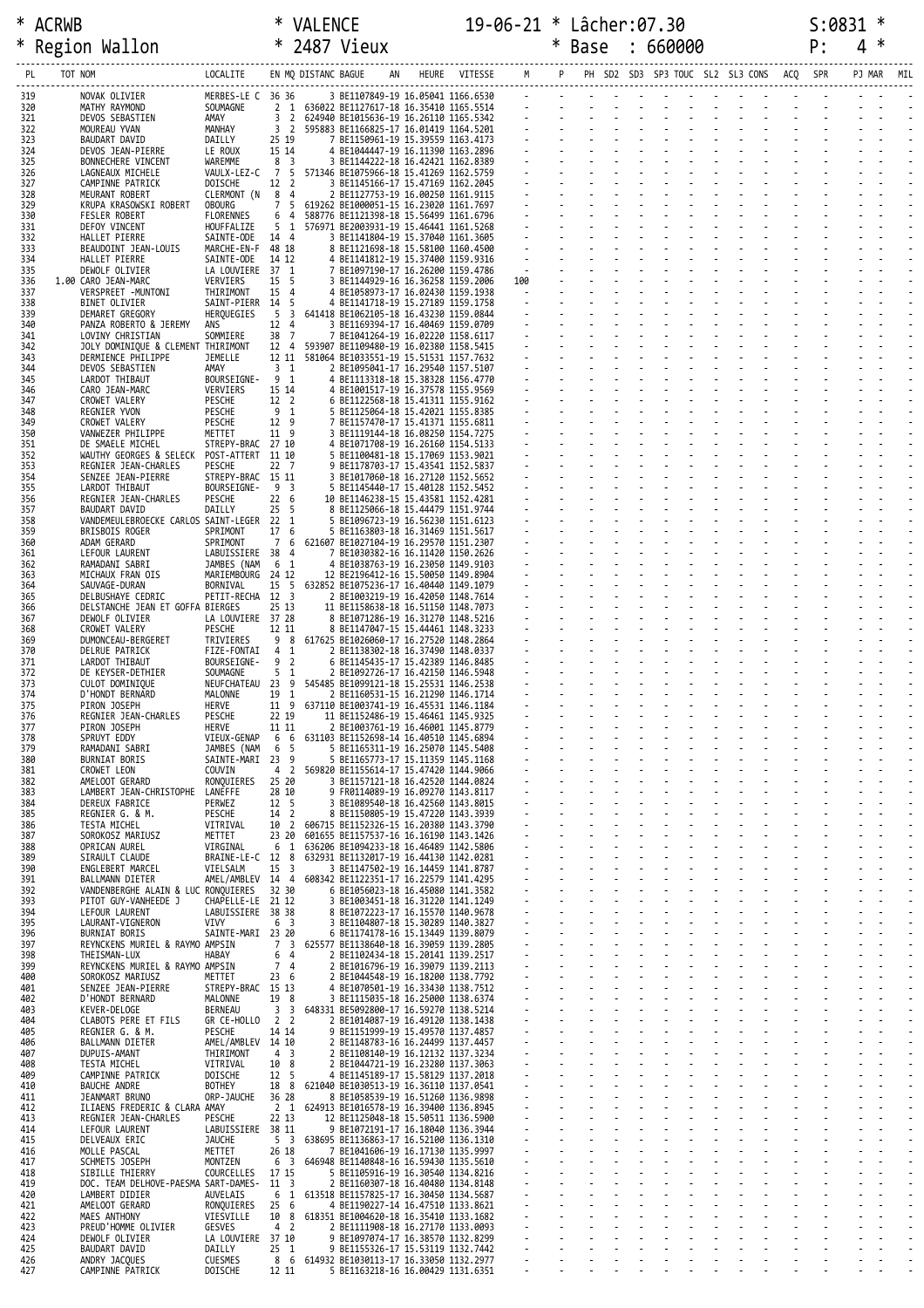| *          |                                                                              |                                        |                                            |                                                                                                                                                                                                                                                                        |  | 19-06-21 * Lâcher:07.30 |  |  |  |                                                                                                                                                                                                                                                                                                       | S:0831 |   |  |
|------------|------------------------------------------------------------------------------|----------------------------------------|--------------------------------------------|------------------------------------------------------------------------------------------------------------------------------------------------------------------------------------------------------------------------------------------------------------------------|--|-------------------------|--|--|--|-------------------------------------------------------------------------------------------------------------------------------------------------------------------------------------------------------------------------------------------------------------------------------------------------------|--------|---|--|
| $\ast$     | ALRWB * VALENCE 19-06-21<br>Region Wallon * 2487 Vieux * 2008                |                                        |                                            |                                                                                                                                                                                                                                                                        |  |                         |  |  |  | * Base : 660000 P:                                                                                                                                                                                                                                                                                    |        | 5 |  |
| PL         | TOT NOM                                                                      |                                        |                                            |                                                                                                                                                                                                                                                                        |  |                         |  |  |  |                                                                                                                                                                                                                                                                                                       |        |   |  |
|            |                                                                              |                                        |                                            |                                                                                                                                                                                                                                                                        |  |                         |  |  |  |                                                                                                                                                                                                                                                                                                       |        |   |  |
| 428<br>429 | HENRI MICHAEL<br>LOVINY CHRISTIAN<br>DEMARET GREGORY                         | FROIDCHAPEL 6 3<br>SOMMIERE 38 31      | 38 31<br>5 1                               | 1. (2011)<br>1. (2012)<br>1. (2012)<br>1. (2012)<br>1. (2012)<br>1. (2012)<br>1. (2012)<br>1. (2012)<br>1. (2012)<br>1. (2012)<br>1. (2012)<br>1. (2012)<br>1. (2012)<br>1. (2012)<br>1. (2012)<br>1. (2012)<br>1. (2012)<br>1. (2013)<br>1. (2013)<br>1. (2013)<br>1. |  |                         |  |  |  |                                                                                                                                                                                                                                                                                                       |        |   |  |
| 430<br>431 | VANDEVENNE JOSEPH                                                            | HERQUEGIES<br>VERLAINE                 |                                            |                                                                                                                                                                                                                                                                        |  |                         |  |  |  |                                                                                                                                                                                                                                                                                                       |        |   |  |
| 432<br>433 | MULLEN ANTHONY<br>BURNIAT BORIS                                              | SAINTE-MARI 23 7                       |                                            | GRAND-HALLE 6 1 603240 BE1104038-18 16.24078 1129.3880                                                                                                                                                                                                                 |  |                         |  |  |  |                                                                                                                                                                                                                                                                                                       |        |   |  |
| 434        | LOVINY CHRISTIAN                                                             | SOMMIERE                               |                                            |                                                                                                                                                                                                                                                                        |  |                         |  |  |  |                                                                                                                                                                                                                                                                                                       |        |   |  |
| 435<br>436 | LEFOUR LAURENT<br>SALEMBIER PIERRE-MICHEL                                    | LABUISSIERE 38 16                      |                                            | PONTILLAS ( 7 2 623475 BE1108571-18 16.42430 1128.0192                                                                                                                                                                                                                 |  |                         |  |  |  |                                                                                                                                                                                                                                                                                                       |        |   |  |
| 437<br>438 | L'HOEST PATRICK<br>REGNIER G. & M.                                           | VILLERS L'E 20 7<br>PESCHE             |                                            |                                                                                                                                                                                                                                                                        |  |                         |  |  |  |                                                                                                                                                                                                                                                                                                       |        |   |  |
| 439        | BRISBOIS ROGER                                                               | SPRIMONT                               | 17 8                                       |                                                                                                                                                                                                                                                                        |  |                         |  |  |  |                                                                                                                                                                                                                                                                                                       |        |   |  |
| 440<br>441 | BEAUDOINT JEAN-LOUIS<br>AMENDOLA MICHEL                                      | MARCHE-EN-F 48 38<br><b>JUMET</b>      |                                            |                                                                                                                                                                                                                                                                        |  |                         |  |  |  |                                                                                                                                                                                                                                                                                                       |        |   |  |
| 442<br>443 | DELFOSSE GUY<br>SOROKOSZ MARIUSZ                                             | MAZEE<br>METTET                        | 23 18                                      |                                                                                                                                                                                                                                                                        |  |                         |  |  |  |                                                                                                                                                                                                                                                                                                       |        |   |  |
| 444        | CROWET LEON                                                                  | COUVIN                                 | 4 4                                        | 2 BE1155538-17 15.56520 1124.2010                                                                                                                                                                                                                                      |  |                         |  |  |  | $300*$ $225*$ $\frac{1}{200}$ $\frac{1}{200}$ $\frac{1}{200}$ $\frac{1}{200}$ $\frac{1}{200}$ $\frac{1}{200}$ $\frac{1}{200}$ $\frac{1}{200}$ $\frac{1}{200}$ $\frac{1}{200}$ $\frac{1}{200}$ $\frac{1}{200}$ $\frac{1}{200}$ $\frac{1}{200}$ $\frac{1}{200}$ $\frac{1}{200}$ $\frac{1}{200}$ $\frac$ |        |   |  |
| 445<br>446 | 5.25 GEORGES PASCAL<br>CAMPINNE PATRICK                                      | BASTOGNE<br>DOISCHE                    | 17 6<br>12 6                               | 3 BE1105300-18 15.48120 1124.1429<br>6 BE1122007-18 16.04149 1123.8597                                                                                                                                                                                                 |  |                         |  |  |  |                                                                                                                                                                                                                                                                                                       |        |   |  |
| 447<br>448 | COLETTE-THIRIONET<br>MULLEN ANTHONY                                          | TILLIER<br>GRAND-HALLE                 | 6 5                                        | 6 3 623800 BE1039475-19 16.45070 1123.7277<br>2 BE1147274-19 16.26498 1123.7077                                                                                                                                                                                        |  |                         |  |  |  |                                                                                                                                                                                                                                                                                                       |        |   |  |
| 449        | MEURANT ROBERT                                                               | CLERMONT (N 8 6                        |                                            | 3 BE1069290-17 16.17480 1123.6434<br>2 BE1099144-18 15.35281 1123.6263                                                                                                                                                                                                 |  |                         |  |  |  |                                                                                                                                                                                                                                                                                                       |        |   |  |
| 450<br>451 | CULOT DOMINIQUE<br>BRISBOIS ROGER                                            | NEUFCHATEAU 23 17<br>SPRIMONT          | 17 14                                      | 7 BE1017623-19 16.45339 1122.9919                                                                                                                                                                                                                                      |  |                         |  |  |  |                                                                                                                                                                                                                                                                                                       |        |   |  |
| 452<br>453 | BODSON GH-ANCIA B<br>CAMPINNE PATRICK                                        | MOMALLE<br>DOISCHE                     | 12 7                                       | 6 5 639601 BE1019189-19 16.59370 1122.8622<br>7 BE1164506-15 16.04469 1122.6954                                                                                                                                                                                        |  |                         |  |  |  |                                                                                                                                                                                                                                                                                                       |        |   |  |
| 454<br>455 | REYNCKENS MURIEL & RAYMO AMPSIN<br>VANDENBERGHE ALAIN & LUC RONQUIERES 32 11 |                                        | 7 5                                        | 3 BE1131310-16 16.47219 1122.3830<br>7 BE1056078-18 16.54380 1122.1548                                                                                                                                                                                                 |  |                         |  |  |  |                                                                                                                                                                                                                                                                                                       |        |   |  |
| 456        | VANDENBERGHE ALAIN & LUC RONOUIERES                                          |                                        | 32 26                                      | 8 BE1122411-19 16.54400 1122.0885                                                                                                                                                                                                                                      |  |                         |  |  |  |                                                                                                                                                                                                                                                                                                       |        |   |  |
| 457<br>458 | CAMPINNE PATRICK<br>VANDENBERGHE ALAIN & LUC RONQUIERES 32 27                | DOISCHE                                | 12 4                                       | 8 BE1122055-18 16.05109 1121.8237<br>9 BE1150774-19 16.55000 1121.4265                                                                                                                                                                                                 |  |                         |  |  |  |                                                                                                                                                                                                                                                                                                       |        |   |  |
| 459        | LEFOUR LAURENT                                                               | LABUISSIERE 38 14                      | 8 <sub>4</sub>                             | 11 BE1008657-18 16.25190 1121.0038                                                                                                                                                                                                                                     |  |                         |  |  |  |                                                                                                                                                                                                                                                                                                       |        |   |  |
| 460<br>461 | BONNECHERE VINCENT<br>DE SMAELE MICHEL                                       | WAREMME<br>STREPY-BRAC 27 4            |                                            | 4 BE1144674-18 17.03311 1120.6320<br>5 BE9089929-13 16.42360 1120.3891                                                                                                                                                                                                 |  |                         |  |  |  |                                                                                                                                                                                                                                                                                                       |        |   |  |
| 462<br>463 | AMELOOT GERARD<br>DELBUSHAYE CEDRIC                                          | RONQUIERES 25 12<br>PETIT-RECHA 12 6   |                                            | 5 BE9098125-13 16.54350 1120.3395<br>3 BE1003272-19 16.56120 1120.1201                                                                                                                                                                                                 |  |                         |  |  |  |                                                                                                                                                                                                                                                                                                       |        |   |  |
| 464        | CROWET LEON                                                                  | COUVIN                                 | 4 3                                        | 3 BE1155522-17 15.58530 1119.7458                                                                                                                                                                                                                                      |  |                         |  |  |  |                                                                                                                                                                                                                                                                                                       |        |   |  |
| 465<br>466 | DOC. TEAM DELHOVE-PAESMA SART-DAMES- 11 1<br>PITOT GUY-VANHEEDE J            | CHAPELLE-LE 21 1                       |                                            | 3 BE1160336-18 16.48160 1119.6370<br>4 BE1003407-18 16.41540 1119.3459                                                                                                                                                                                                 |  |                         |  |  |  |                                                                                                                                                                                                                                                                                                       |        |   |  |
| 467<br>468 | BALLMANN DIETER<br>CAMPINNE PATRICK                                          | AMEL/AMBLEV 14 9<br>DOISCHE            | 12 1                                       | 3 BE1146391-18 16.33379 1119.0334<br>9 BE1155169-17 16.06539 1118.0980                                                                                                                                                                                                 |  |                         |  |  |  |                                                                                                                                                                                                                                                                                                       |        |   |  |
| 469        | LEFOUR LAURENT                                                               | LABUISSIERE 38 10                      |                                            | 12 BE1004788-18 16.26430 1118.0797                                                                                                                                                                                                                                     |  |                         |  |  |  |                                                                                                                                                                                                                                                                                                       |        |   |  |
| 470<br>471 | REGNIER JEAN-CHARLES<br>VANDENBERGHE ALAIN & LUC RONQUIERES 32 25            | PESCHE                                 | $22 \t 4$                                  | 13 BE1159947-17 15.59091 1118.0617<br>10 BE1150763-19 16.56550 1117.6352                                                                                                                                                                                               |  |                         |  |  |  |                                                                                                                                                                                                                                                                                                       |        |   |  |
| 472<br>473 | DEREUX FABRICE<br>LEONARD THIERRY                                            | PERWEZ<br>DONGELBERG                   | 12 11                                      | 4 BE1090325-18 16.55570 1117.4945<br>2 2 641107 BE1149620-17 17.03520 1117.1707                                                                                                                                                                                        |  |                         |  |  |  |                                                                                                                                                                                                                                                                                                       |        |   |  |
| 474        | DECAMP ANDRE                                                                 | SPY                                    | 5 <sub>2</sub>                             | 3 BE1045935-19 16.41580 1116.8319                                                                                                                                                                                                                                      |  |                         |  |  |  |                                                                                                                                                                                                                                                                                                       |        |   |  |
| 475<br>476 | NOVAK OLIVIER<br>DE SMAELE MICHEL                                            | MERBES-LE C 36 11<br>STREPY-BRAC 27 9  |                                            | 4 BE1107816-19 16.28031 1116.8184<br>6 BE1071715-19 16.44250 1116.7179                                                                                                                                                                                                 |  |                         |  |  |  |                                                                                                                                                                                                                                                                                                       |        |   |  |
| 477<br>478 | SCHMETS JOSEPH<br>MEURISSE PHILIPPE                                          | MONTZEN<br>SAINTE-MARI 15 2            | 6 1                                        | 2 BE1029725-19 17.09320 1116.3258<br>2 BE1071136-16 15.23500 1116.1520                                                                                                                                                                                                 |  |                         |  |  |  |                                                                                                                                                                                                                                                                                                       |        |   |  |
| 479        | <b>GARIN THIERRY</b>                                                         |                                        |                                            | CASTEAU (S0 2 1 623493 BE1107374-19 16.48440 1115.9044                                                                                                                                                                                                                 |  |                         |  |  |  |                                                                                                                                                                                                                                                                                                       |        |   |  |
| 480<br>481 | LABOUREIX LUDOVIC<br>VANDENBERGHE ALAIN & LUC RONQUIERES 32 16               | VAULX-LEZ-C 19 17                      |                                            | 4 BE1140471-19 16.01530 1115.7113<br>11 BE1122407-19 16.58030 1115.4053                                                                                                                                                                                                |  |                         |  |  |  |                                                                                                                                                                                                                                                                                                       |        |   |  |
| 482<br>483 | LAMBERMONT JOEL<br>TREMBLEZ MARC                                             | SOREE<br>GESVES                        |                                            | 5 5 607581 BE1046328-19 16.34470 1115.2709<br>3 2 607700 BE1035655-19 16.34590 1115.0800                                                                                                                                                                               |  |                         |  |  |  |                                                                                                                                                                                                                                                                                                       |        |   |  |
| 484        | SCAFS RICHARD                                                                | HEURE-LE-RO 18 2                       |                                            | 4 BE1129826-18 17.09370 1114.9679                                                                                                                                                                                                                                      |  |                         |  |  |  |                                                                                                                                                                                                                                                                                                       |        |   |  |
| 485<br>486 | DELBUSHAYE CEDRIC<br>LIVET MICHEL                                            | PETIT-RECHA<br><b>OUPEYE</b>           | 12<br>7<br>8<br>3                          | 4 BE1003239-19 16.58510 1114.9020<br>643952 BE1028628-19 17.07510 1114.3930                                                                                                                                                                                            |  |                         |  |  |  |                                                                                                                                                                                                                                                                                                       |        |   |  |
| 487<br>488 | DEREUX FABRICE<br>FAUCHE JEAN-LOUIS & VANE HERON                             | PERWEZ                                 | 12<br>6<br>8<br>4                          | 5 BE1092915-16 16.57340 1114.3114<br>2 BE1108366-18 16.50340 1113.6641                                                                                                                                                                                                 |  |                         |  |  |  |                                                                                                                                                                                                                                                                                                       |        |   |  |
| 489        | DE KEYSER-DETHIER                                                            | SOUMAGNE                               | 5<br>$\overline{4}$                        | 3 BE1092814-17 16.58430 1113.3962                                                                                                                                                                                                                                      |  |                         |  |  |  |                                                                                                                                                                                                                                                                                                       |        |   |  |
| 490<br>491 | FAUCHE JEAN-LOUIS & VANE HERON<br>DEVOS JEAN-PIERRE                          | LE ROUX                                | 8 <sup>3</sup><br>15 12                    | 3 BE1108748-18 16.50450 1113.3000<br>5 BE1115817-18 16.35280 1112.4969                                                                                                                                                                                                 |  |                         |  |  |  |                                                                                                                                                                                                                                                                                                       |        |   |  |
| 492<br>493 | DEREUX FABRICE<br>GAROT YVES                                                 | PERWEZ<br>MEUX                         | 12 10<br>10 2                              | 6 BE1090356-18 16.58560 1111.6346<br>624948 BE1081744-18 16.52161 1111.4764                                                                                                                                                                                            |  |                         |  |  |  |                                                                                                                                                                                                                                                                                                       |        |   |  |
| 494        | <b>BAUDART DAVID</b>                                                         | DAILLY                                 | 25 22                                      | 10 BE1150918-19 16.03189 1110.4195                                                                                                                                                                                                                                     |  |                         |  |  |  |                                                                                                                                                                                                                                                                                                       |        |   |  |
| 495<br>496 | SIBILLE THIERRY<br>DUCH TEAU GASTON                                          | COURCELLES<br>FOSSES-LA-V 8 2          | 17 13                                      | 6 BE4108299-18 16.42530 1110.2252<br>3 BE1144789-17 16.34360 1110.0367                                                                                                                                                                                                 |  |                         |  |  |  |                                                                                                                                                                                                                                                                                                       |        |   |  |
| 497<br>498 | <b>BAUDART DAVID</b><br>LABOUREIX LUDOVIC                                    | DAILLY<br>VAULX-LEZ-C 19 11            | 25 20                                      | 11 BE1150907-19 16.03409 1109.6269<br>5 BE1140475-19 16.05030 1108.8516                                                                                                                                                                                                |  |                         |  |  |  |                                                                                                                                                                                                                                                                                                       |        |   |  |
| 499        | HENRY LEON                                                                   | NANDRIN                                | 5 <sub>5</sub>                             | 2 BE1021118-19 16.49570 1108.3918                                                                                                                                                                                                                                      |  |                         |  |  |  |                                                                                                                                                                                                                                                                                                       |        |   |  |
| 500<br>501 | <b>BURNIAT BORIS</b><br>SOROKOSZ MARIUSZ                                     | SAINTE-MARI 23 15<br>METTET            | 23 17                                      | 8 BE1145368-19 15.26549 1108.3401<br>4 BE1115227-18 16.32520 1108.2924                                                                                                                                                                                                 |  |                         |  |  |  |                                                                                                                                                                                                                                                                                                       |        |   |  |
| 502<br>503 | LABOUREIX LUDOVIC<br>CIOMEK MARYJAN & JOHAN                                  | VAULX-LEZ-C 19 13<br>RICHELLE          | 8 8                                        | 6 BE1140466-19 16.05280 1107.9553<br>645441 BE1097782-17 17.12360 1107.8630                                                                                                                                                                                            |  |                         |  |  |  |                                                                                                                                                                                                                                                                                                       |        |   |  |
| 504        | DENTENEER DANIEL                                                             | PERONNES-LE                            | 6 5                                        | 2 BE1073649-19 16.43541 1107.3626                                                                                                                                                                                                                                      |  |                         |  |  |  |                                                                                                                                                                                                                                                                                                       |        |   |  |
| 505<br>506 | VANDENBORRE DANIEL<br>DEWOLF OLIVIER                                         | REBECQ-ROGN 23 19<br>LA LOUVIERE 37 32 |                                            | 4 BE1122277-19 17.09000 1106.9896<br>10 BE1052371-17 16.52030 1106.4265                                                                                                                                                                                                |  |                         |  |  |  |                                                                                                                                                                                                                                                                                                       |        |   |  |
| 507<br>508 | SIRAULT CLAUDE<br>STOFFE JOHNNY                                              | BRAINE-LE-C 12 1<br>ANDERLUES          | 6<br>4                                     | 2 BE1083462-17 17.02070 1106.2971<br>608305 BE1068034-18 16.39550 1106.1767                                                                                                                                                                                            |  |                         |  |  |  |                                                                                                                                                                                                                                                                                                       |        |   |  |
| 509        | LAGNEAUX MICHELE                                                             | VAULX-LEZ-C                            | 7<br>6                                     | 2 BE1075970-18 16.06369 1105.9416                                                                                                                                                                                                                                      |  |                         |  |  |  |                                                                                                                                                                                                                                                                                                       |        |   |  |
| 510<br>511 | AMELOOT GERARD<br>LABOUREIX LUDOVIC                                          | RONQUIERES<br>VAULX-LEZ-C 19 19        | 25 <sub>5</sub>                            | 6 BE1157126-18 17.02100 1105.4908<br>7 BE1140480-19 16.06500 1105.0255                                                                                                                                                                                                 |  |                         |  |  |  |                                                                                                                                                                                                                                                                                                       |        |   |  |
| 512<br>513 | GUILLEAUME-MEISTER<br>PITOT GUY-VANHEEDE J                                   | <b>BLATON</b><br>CHAPELLE-LE 21 13     | 6 3                                        | 3 BE1000368-17 16.55000 1104.7823<br>5 BE1040790-16 16.49240 1104.3386                                                                                                                                                                                                 |  |                         |  |  |  |                                                                                                                                                                                                                                                                                                       |        |   |  |
| 514        | SURAIN - PION                                                                | HAUTRAGE                               | 6 1                                        | 2 000402247-17 16.52581 1103.9147                                                                                                                                                                                                                                      |  |                         |  |  |  |                                                                                                                                                                                                                                                                                                       |        |   |  |
| 515<br>516 | WAUTHY GEORGES & SELECK<br>DEWOLF OLIVIER                                    | POST-ATTERT 11<br>LA LOUVIERE 37 7     | $\overline{\mathbf{3}}$                    | 6 BE4141655-16 15.38359 1103.1659<br>11 BE1101478-19 16.53440 1103.1226                                                                                                                                                                                                |  |                         |  |  |  |                                                                                                                                                                                                                                                                                                       |        |   |  |
| 517<br>518 | LAMBERT JEAN-CHRISTOPHE<br>MOLLE PASCAL                                      | LANEFFE<br>METTET                      | 28 25<br>26 10                             | 10 BE1151492-19 16.28500 1102.6656<br>8 BE1041629-19 16.33170 1102.4045                                                                                                                                                                                                |  |                         |  |  |  |                                                                                                                                                                                                                                                                                                       |        |   |  |
| 519        | VANDENBERGHE ALAIN & LUC RONQUIERES                                          |                                        | 32 7                                       | 12 BE1084982-17 17.04530 1102.1471                                                                                                                                                                                                                                     |  |                         |  |  |  |                                                                                                                                                                                                                                                                                                       |        |   |  |
| 520<br>521 | LELEUX PHILIPPE<br>LEFOUR LAURENT                                            | SAINT-VAAST<br>LABUISSIERE 38 21       | 4 2                                        | 2 BE1133646-19 16.49000 1101.5939<br>13 BE1072150-17 16.35240 1100.2787                                                                                                                                                                                                |  |                         |  |  |  |                                                                                                                                                                                                                                                                                                       |        |   |  |
| 522<br>523 | DEVOS JEAN-PIERRE<br>CULOT DOMINIQUE                                         | LE ROUX<br>NEUFCHATEAU 23              | 15 <sup>3</sup><br>$\overline{\mathbf{3}}$ | 6 BE1170028-16 16.41410 1099.9607<br>3 BE1143478-19 15.46011 1099.7275                                                                                                                                                                                                 |  |                         |  |  |  |                                                                                                                                                                                                                                                                                                       |        |   |  |
| 524        | CARO JEAN-MARC                                                               | VERVIERS                               | 15 8                                       | 5 BE1107093-17 17.06048 1099.5383                                                                                                                                                                                                                                      |  |                         |  |  |  |                                                                                                                                                                                                                                                                                                       |        |   |  |
| 525<br>526 | VANWEZER PHILIPPE<br>LEFOUR LAURENT                                          | METTET<br>LABUISSIERE 38 19            | 11 10                                      | 4 BE1145988-17 16.34390 1099.1095<br>14 BE1072142-17 16.36050 1098.9019                                                                                                                                                                                                |  |                         |  |  |  |                                                                                                                                                                                                                                                                                                       |        |   |  |
| 527<br>528 | DAGNEAUX GABRIEL<br>LAMBERT SYLVAIN                                          | FROIDCHAPEL 3 1<br>NAAST               | 11 <sup>3</sup>                            | 580955 BE1020499-18 16.19081 1097.9334<br>627843 BE1057725-18 17.02040 1097.4997                                                                                                                                                                                       |  |                         |  |  |  |                                                                                                                                                                                                                                                                                                       |        |   |  |
| 529        | GOVAERTS RAYMONDE                                                            | WIERDE                                 | 7 6                                        | 3 BE1031335-17 16.47490 1097.2368                                                                                                                                                                                                                                      |  |                         |  |  |  |                                                                                                                                                                                                                                                                                                       |        |   |  |
| 530<br>531 | REGNIER JEAN-CHARLES<br>SAUVAGE-DURAN                                        | PESCHE<br>BORNIVAL                     | 22 20<br>15 <sup>3</sup>                   | 14 BE1152188-19 16.09151 1096.3142<br>2 BE4135203-16 17.07160 1096.2906                                                                                                                                                                                                |  |                         |  |  |  |                                                                                                                                                                                                                                                                                                       |        |   |  |
| 532<br>533 | REGNIER JEAN-CHARLES<br>LAMBERT JEAN-CHRISTOPHE                              | PESCHE<br>LANEFFE                      | 22 18<br>28 18                             | 15 BE1152155-19 16.09301 1095.7867<br>11 BE1151541-19 16.32140 1095.7515                                                                                                                                                                                               |  |                         |  |  |  |                                                                                                                                                                                                                                                                                                       |        |   |  |
| 534        | HENRY LEON                                                                   | NANDRIN                                | 5 <sub>4</sub>                             | 3 BE1008039-19 16.56270 1095.6731                                                                                                                                                                                                                                      |  |                         |  |  |  |                                                                                                                                                                                                                                                                                                       |        |   |  |
| 535<br>536 | BERNIER-DURIEUX<br>BEAUDOINT JEAN-LOUIS                                      | SIRAULT<br>MARCHE-EN-F 48 11           | 2 <sub>1</sub>                             | 2 BE1002239-17 17.01090 1095.6246<br>10 BE1163219-17 16.28150 1095.5913                                                                                                                                                                                                |  |                         |  |  |  |                                                                                                                                                                                                                                                                                                       |        |   |  |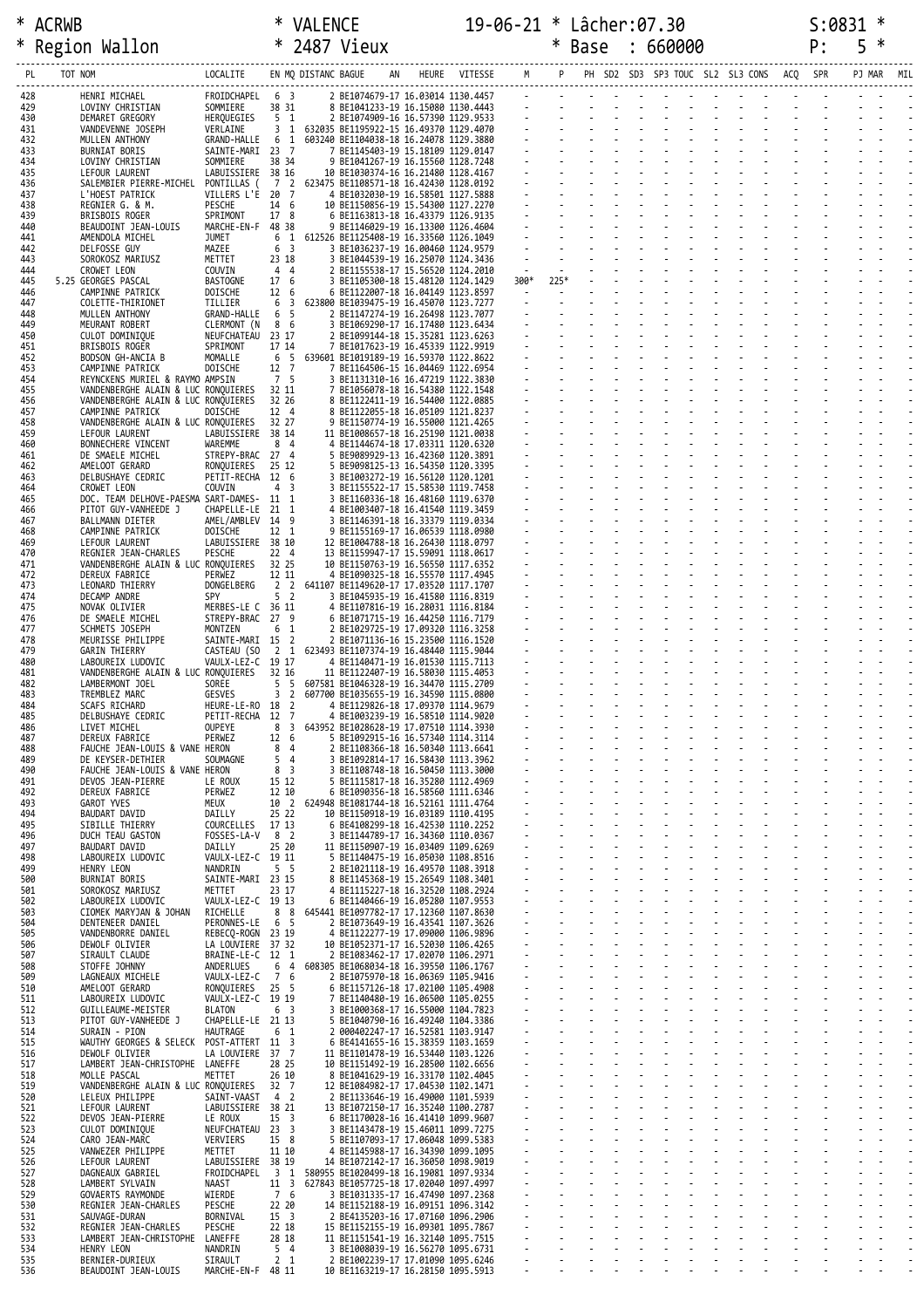## \* ACRWB \* VALENCE 19-06-21 \* Lâcher:07.30 S:0831 \* \* Region Wallon \* 2487 Vieux \* Base : 660000 P: 6 \* ------------------------------------------------------------------------------------------------------------------------------------------------------------------------------------

| PL         | TOT NOM                                                      | LOCALITE                      |                                  | EN MQ DISTANC BAGUE |                                                                                  | AN | HEURE | VITESSE | M |        |          |  |  | PH SD2 SD3 SP3 TOUC SL2 SL3 CONS | ACQ | SPR | PJ MAR | MIL |
|------------|--------------------------------------------------------------|-------------------------------|----------------------------------|---------------------|----------------------------------------------------------------------------------|----|-------|---------|---|--------|----------|--|--|----------------------------------|-----|-----|--------|-----|
| 537<br>538 | CHARLIER ETIENNE<br>HALLET PIERRE                            | PETIGNY<br>SAINTE-ODE 14 6    | 5 1                              |                     | 2 BE1152220-19 16.11030 1094.6147<br>5 BE1169771-15 16.06550 1094.2963           |    |       |         |   |        |          |  |  |                                  |     |     |        |     |
| 539        | HENRI MICHAEL                                                | FROIDCHAPEL                   | 6 2                              |                     | 3 BE1074674-17 16.20274 1093.2938                                                |    |       |         |   |        |          |  |  |                                  |     |     |        |     |
| 540<br>541 | PITOT GUY-VANHEEDE J<br>LAMBERT JEAN-CHRISTOPHE LANEFFE      | CHAPELLE-LE 21 4              | 28 13                            |                     | 6 BE1057102-17 16.55090 1093.1027<br>12 BE1123271-18 16.33480 1092.5947          |    |       |         |   |        |          |  |  |                                  |     |     |        |     |
| 542        | BAUDART DAVID                                                | DAILLY                        | 25 10                            |                     | 12 BE1151589-19 16.11419 1092.5759                                               |    |       |         |   |        |          |  |  |                                  |     |     |        |     |
| 543<br>544 | DE RYCKE ANDRE & ALEXAND HEER<br>HALLET PIERRE               | SAINTE-ODE                    | 7 <sup>2</sup><br>14 8           |                     | 3 BE1036702-19 16.21550 1092.2970<br>6 BE1163545-19 16.08000 1092.0077           |    |       |         |   |        |          |  |  |                                  |     |     |        |     |
| 545        | DE NORRE-COLLIN                                              | RANSART                       | 6 <sup>2</sup>                   |                     | 2 BE1155511-19 16.52220 1091.8037                                                |    |       |         |   |        |          |  |  |                                  |     |     |        |     |
| 546<br>547 | FAES JEAN PIERRE<br>PIRET ANDRE                              | HOUYET<br>JALHAY              | 2 <sub>2</sub><br>4              | $\overline{2}$      | 583870 BE1146756-17 16.24490 1091.7199<br>629628 BE1000774-19 17.06599 1091.2129 |    |       |         |   |        |          |  |  |                                  |     |     |        |     |
| 548<br>549 | MAES ANTHONY<br>ENGLEBERT MARCEL                             | VIESVILLE<br>VIELSALM         | 10 2<br>15 13                    |                     | 2 BE1056942-17 16.56400 1091.2076<br>4 BE1147596-19 16.39299 1090.4819           |    |       |         |   |        |          |  |  |                                  |     |     |        |     |
| 550        | SCHMETS JOSEPH                                               | MONTZEN                       | 6 2                              |                     | 3 BE1029704-19 17.23320 1089.9944                                                |    |       |         |   |        |          |  |  |                                  |     |     |        |     |
| 551<br>552 | DE CREMER DANNY & FILLE MAINVAULT<br>MIRABELLE ADRIEN        | GHLIN                         | 44<br>5                          | $\overline{4}$      | 642209 BE1018732-15 17.19140 1089.9061<br>619846 BE1100823-19 16.58470 1089.7753 |    |       |         |   |        |          |  |  |                                  |     |     |        |     |
| 553        | FAUCHE JEAN-LOUIS & VANE HERON                               |                               | 8                                | -6                  | 4 BE1173066-17 17.03020 1089.4358                                                |    |       |         |   |        |          |  |  |                                  |     |     |        |     |
| 554<br>555 | LIVET MICHEL<br>DECENDRE-CHARLIER                            | <b>OUPEYE</b><br>COURCELLES   | 8 5<br>34 16                     |                     | 2 BE1028615-19 17.21260 1088.7990<br>6 BE1103113-19 16.55111 1088.3817           |    |       |         |   |        |          |  |  |                                  |     |     |        |     |
| 556        | GERDAY ROGER                                                 | VILLERS-LE-                   | 2 <sub>2</sub>                   |                     | 2 BE1016879-19 17.04450 1088.0157                                                |    |       |         |   |        |          |  |  |                                  |     |     |        |     |
| 557<br>558 | BERTRAND MICHEL<br><b>BAUCHE ANDRE</b>                       | STER-FRANCO 11 4<br>BOTHEY    | 18 15                            |                     | 3 BE1000518-19 16.59310 1087.7171<br>2 BE1030542-19 17.01040 1087.5088           |    |       |         |   |        |          |  |  |                                  |     |     |        |     |
| 559<br>560 | LAMBERT JEAN-CHRISTOPHE LANEFFE<br>VANWEZER PHILIPPE         | METTET                        | 28 19<br>11 4                    |                     | 13 BE1123247-18 16.36210 1087.4952<br>5 BE1144564-17 16.40290 1087.4625          |    |       |         |   |        |          |  |  |                                  |     |     |        |     |
| 561        | SENZEE JEAN-PIERRE                                           | STREPY-BRAC 15 3              |                                  |                     | 5 BE1066773-15 16.59250 1087.3549                                                |    |       |         |   |        |          |  |  |                                  |     |     |        |     |
| 562<br>563 | YASSE & LEVEQUE<br>AMENDOLA MICHEL                           | MARCHE-EN-F 25 9<br>JUMET     | 6 <sub>5</sub>                   |                     | 4 BE1148140-19 16.31379 1086.9656<br>2 BE1009844-18 16.53330 1086.9062           |    |       |         |   |        |          |  |  |                                  |     |     |        |     |
| 564        | L'HOEST PATRICK                                              | VILLERS L'E 20 3              |                                  |                     | 5 BE1032037-19 17.20191 1086.5527                                                |    |       |         |   |        |          |  |  |                                  |     |     |        |     |
| 565<br>566 | BAUDART DAVID<br>DE SMAELE MICHEL                            | DAILLY<br>STREPY-BRAC 27 11   | $25 \quad 7$                     |                     | 13 BE1150941-19 16.14599 1085.7082<br>7 BE1019155-18 17.00200 1085.5529          |    |       |         |   |        |          |  |  |                                  |     |     |        |     |
| 567        | LAVENNE FRANCIS & PASCAL EUGIES (FRA                         |                               | 9 4<br>9 7                       |                     | 3 BE1000227-14 16.53010 1085.4084                                                |    |       |         |   |        |          |  |  |                                  |     |     |        |     |
| 568<br>569 | HOUBA JEAN-LUC<br>LAMBERT JEAN-CHRISTOPHE LANEFFE            | SAINT-PIERR                   | 28 14                            |                     | 4 BE1142049-19 16.00199 1085.3373<br>14 BE1123248-18 16.37300 1085.2110          |    |       |         |   |        |          |  |  |                                  |     |     |        |     |
| 570<br>571 | DERMIENCE PHILIPPE<br>LOVINY CHRISTIAN                       | JEMELLE<br>SOMMIERE           | 12 4<br>38 18                    |                     | 2 BE1033636-19 16.25451 1084.5771<br>10 BE1041216-19 16.37240 1084.4611          |    |       |         |   |        |          |  |  |                                  |     |     |        |     |
| 572        | DETRAUX-BARBAIX                                              | GERIN                         | 7 2                              |                     | 4 BE1121416-18 16.34071 1084.3505                                                |    |       |         |   |        |          |  |  |                                  |     |     |        |     |
| 573<br>574 | BAUDART DAVID<br>MEYER-ROUSSEL                               | DAILLY<br><b>MUSSON</b>       | 25 11<br>5                       | 1                   | 14 BE1150942-19 16.15509 1083.9532<br>517458 BE1081330-18 15.27301 1083.6779     |    |       |         |   |        |          |  |  |                                  |     |     |        |     |
| 575        | GREVESSE MARIE-HELENE                                        | HOTTON                        | 3 <sub>2</sub>                   |                     | 2 BE1033031-19 16.39279 1083.6541                                                |    |       |         |   |        |          |  |  |                                  |     |     |        |     |
| 576<br>577 | FURTADO BRUNO<br>0.25 DEGEE JEAN PHILIPPE                    | THOREMBAIS-<br>FRONVILLE      | 5 <sub>3</sub><br>7 <sub>2</sub> |                     | 3 BE1092263-16 17.17080 1083.4728<br>598836 BE1163442-17 16.42490 1083.2452      |    |       |         |   | 025*   |          |  |  |                                  |     |     |        |     |
| 578        | SIRAULT CLAUDE                                               | BRAINE-LE-C 12 2              |                                  |                     | 3 BE1083422-17 17.14260 1082.9824                                                |    |       |         |   | $\sim$ |          |  |  |                                  |     |     |        |     |
| 579<br>580 | DELBUSHAYE CEDRIC<br>KOCKELMANS VINCENT                      | PETIT-RECHA 12 1<br>AVENNES   | 3 <sup>3</sup>                   |                     | 5 BE1126795-18 17.15400 1082.8890<br>2 BE1038092-19 17.14400 1082.6511           |    |       |         |   |        |          |  |  |                                  |     |     |        |     |
| 581<br>582 | VANDEPUTTE-KUBICA<br>LARDOT THIBAUT                          | CUESMES<br>BOURSEIGNE-        | 6 <sub>5</sub><br>99             |                     | 2 BE1070034-19 16.57590 1082.1673<br>7 BE1033269-19 16.12549 1080.4681           |    |       |         |   |        |          |  |  |                                  |     |     |        |     |
| 583        | PARENT-BERWAER                                               | LE ROUX                       | 14 14                            |                     | 3 BE1114910-18 16.51530 1080.3453                                                |    |       |         |   |        |          |  |  |                                  |     |     |        |     |
| 584<br>585 | LIART PERE & FILS<br>DEMOUSTIER YVES                         | MONTIGNIES-<br><b>HARVENG</b> | 9 6<br>3 <sub>2</sub>            |                     | 629563 BE1056157-18 17.12590 1079.8988<br>610752 BE1041464-17 16.55340 1079.8939 |    |       |         |   |        |          |  |  |                                  |     |     |        |     |
| 586        | SALEMBIER PIERRE-MICHEL PONTILLAS (                          |                               | 7 1                              |                     | 2 BE1153707-17 17.07330 1079.5169                                                |    |       |         |   |        |          |  |  |                                  |     |     |        |     |
| 587<br>588 | JEANMART BRUNO<br>0.50 LAMBERT JEAN-CHRISTOPHE LANEFFE       | ORP-JAUCHE                    | 36 24<br>28 <sup>3</sup>         |                     | 9 BE1058520-19 17.21230 1079.4082<br>15 FR0137979-18 16.40390 1079.0030          |    |       |         |   |        | $- 050*$ |  |  |                                  |     |     |        |     |
| 589        | DRIES PIERRE                                                 | DEUX-ACREN                    | 8 1                              |                     | 649113 BE2078457-18 17.31450 1078.7088                                           |    |       |         |   |        |          |  |  |                                  |     |     |        |     |
| 590<br>591 | MARSILLE HADRIEN<br>SPRUYT EDDY                              | OPHAIN-BOIS<br>VIEUX-GENAP    | 5 <sub>4</sub><br>6 1            |                     | 4 BE1015059-15 17.19330 1078.5006<br>2 BE1138111-17 17.15150 1078.3477           |    |       |         |   |        |          |  |  |                                  |     |     |        |     |
| 592<br>593 | MAGNEE RENE<br>JONCKERS PERE & FILS                          | CLERMONT (L<br>CHIEVRES       | $\overline{4}$<br>10 4           | $\overline{2}$      | 640250 BE1149853-18 17.23480 1078.2250<br>634187 BE1050609-18 17.18180 1077.9993 |    |       |         |   |        |          |  |  |                                  |     |     |        |     |
| 594        | JORDAN-KEMPENEERS                                            | LINCENT                       | 4 2                              |                     | 642362 BE1118322-17 17.25590 1077.8187                                           |    |       |         |   |        |          |  |  |                                  |     |     |        |     |
| 595<br>596 | YASSE & LEVEQUE<br>DERMIENCE PHILIPPE                        | MARCHE-EN-F 25 4<br>JEMELLE   | 12 7                             |                     | 5 BE1148130-19 16.36379 1077.0232<br>3 BE1113399-18 16.29321 1076.9718           |    |       |         |   |        |          |  |  |                                  |     |     |        |     |
| 597        | NOVAK OLIVIER                                                | MERBES-LE C 36 5              |                                  |                     | 5 BE1014457-18 16.47591 1076.9214                                                |    |       |         |   |        |          |  |  |                                  |     |     |        |     |
| 598<br>599 | SENZEE JEAN-PIERRE<br>DE RYCKE ANDRE & ALEXAND HEER          | STREPY-BRAC 15 10             | 7 <sub>5</sub>                   |                     | 6 BE1017090-18 17.04580 1076.8589<br>4 BE1036762-19 16.29420 1076.5444           |    |       |         |   |        |          |  |  |                                  |     |     |        |     |
| 600        | DERMIENCE PHILIPPE                                           | JEMELLE                       | 12 5                             |                     | 4 BE1113414-18 16.29471 1076.4730                                                |    |       |         |   |        |          |  |  |                                  |     |     |        |     |
| 601<br>602 | THOMAS FABRICE & DERYCKE HEER<br>BREUSE DAVID                | THIEUSIE                      | 4 3<br>16 15                     |                     | 2 BE1161199-19 16.29590 1076.1814<br>624232 BE1021296-18 17.10280 1075.3968      |    |       |         |   |        |          |  |  |                                  |     |     |        |     |
| 603<br>604 | BONNECHERE VINCENT<br>DEWOLF OLIVIER                         | WAREMME<br>LA LOUVIERE 37 15  | 8 6                              |                     | 5 BE1144231-18 17.28000 1074.7542<br>12 BE1015398-18 17.09000 1074.0363          |    |       |         |   |        |          |  |  |                                  |     |     |        |     |
| 605        | EMPAIN JEAN PHILIPPE                                         | HAINE SAINT                   | 11 2                             |                     | 2 BE1065746-18 17.05381 1073.5292                                                |    |       |         |   |        |          |  |  |                                  |     |     |        |     |
| 606<br>607 | DUMONCEAU SEBASTIEN<br>DOC. TEAM DELHOVE-PAESMA SART-DAMES-  | <b>HORRUES</b>                | 11 2<br>11 4                     |                     | 632727 BE1123230-19 17.19270 1073.4193<br>4 BE1067637-19 17.12260 1073.1803      |    |       |         |   |        |          |  |  |                                  |     |     |        |     |
| 608        | DE SMAELE MICHEL                                             | STREPY-BRAC                   | 27 16                            |                     | 8 BE1071777-19 17.06560 1073.1344                                                |    |       |         |   |        |          |  |  |                                  |     |     |        |     |
| 609<br>610 | BALLMANN DIETER<br>BREUSE DAVID                              | AMEL/AMBLEV<br>THIEUSIE       | 14 8<br>16 6                     |                     | 4 BE1000046-19 16.57049 1072.7591<br>2 BE1169705-17 17.11560 1072.6864           |    |       |         |   |        |          |  |  |                                  |     |     |        |     |
| 611<br>612 | PREUD'HOMME OLIVIER<br>BURNIAT BORIS                         | GESVES<br>SAINTE-MARI 23 21   | 4 <sub>3</sub>                   |                     | 3 BE1193302-14 16.57400 1072.3670                                                |    |       |         |   |        |          |  |  |                                  |     |     |        |     |
| 613        | DELSTANCHE JEAN ET GOFFA BIERGES                             |                               | 25 25                            |                     | 9 BE1145417-19 15.42559 1072.3271<br>12 BE1097024-18 17.31140 1072.3158          |    |       |         |   |        |          |  |  |                                  |     |     |        |     |
| 614<br>615 | REGNIER JEAN-CHARLES<br>YASSE & LEVEQUE                      | <b>PESCHE</b><br>MARCHE-EN-F  | 22 <sub>5</sub><br>25 7          |                     | 16 BE1152151-19 16.21021 1071.9877<br>6 BE1101666-18 16.39579 1070.4954          |    |       |         |   |        |          |  |  |                                  |     |     |        |     |
| 616        | LEONARD THIERRY                                              | DONGELBERG                    | 2 <sub>1</sub>                   |                     | 2 BE1087715-18 17.28580 1070.3551                                                |    |       |         |   |        |          |  |  |                                  |     |     |        |     |
| 617<br>618 | DETAL MICHEL<br>TESTA MICHEL                                 | <b>FOCANT</b><br>VITRIVAL     | 6 <sub>5</sub><br>10 10          |                     | 3 BE1147620-17 16.30060 1069.9463<br>3 BE1044701-19 16.57070 1069.8240           |    |       |         |   |        |          |  |  |                                  |     |     |        |     |
| 619        | BODSON GH-ANCIA B                                            | MOMALLE                       | 6                                | -6                  | 2 BE1144047-18 17.27580 1069.6265                                                |    |       |         |   |        |          |  |  |                                  |     |     |        |     |
| 620<br>621 | BINET OLIVIER<br>MIRABELLE ADRIEN                            | SAINT-PIERR 14<br>GHLIN       | 5                                | 8<br>$\overline{2}$ | 5 BE1141774-19 16.07189 1069.5456<br>2 BE1100837-19 17.09360 1069.4375           |    |       |         |   |        |          |  |  |                                  |     |     |        |     |
| 622        | LAURANT-VIGNERON                                             | VIVY                          | 6                                | 5                   | 4 BE1180887-16 16.03269 1067.1629                                                |    |       |         |   |        |          |  |  |                                  |     |     |        |     |
| 623<br>624 | HENRY LEON<br>DELBAERE JOCELYN                               | NANDRIN<br>WIHERIES           | 5<br>6                           | 1<br>-5             | 4 BE1128843-16 17.11420 1066.9486<br>2 BE1118040-19 17.03160 1066.7531           |    |       |         |   |        |          |  |  |                                  |     |     |        |     |
| 625<br>626 | KEVER-DELOGE<br>COLET MURIELLE                               | <b>BERNEAU</b><br>ACHENE      | 3<br>6                           | 1<br>$\overline{4}$ | 2 BE1099044-17 17.37480 1066.6848<br>593054 BE1046549-19 16.45590 1066.6759      |    |       |         |   |        |          |  |  |                                  |     |     |        |     |
| 627        | DEGEE JEAN PHILIPPE                                          | FRONVILLE                     | 7                                | $\overline{4}$      | 2 BE1176348-16 16.51280 1066.5566                                                |    |       |         |   |        |          |  |  |                                  |     |     |        |     |
| 628<br>629 | CALOMME BERTRAND<br>PANZA ROBERTO & JEREMY                   | FORCHIES-LA 10<br>ANS         | 12 2                             | $\overline{4}$      | 2 BE1105348-19 17.04020 1066.4764<br>4 BE1134813-18 17.28459 1066.1862           |    |       |         |   |        |          |  |  |                                  |     |     |        |     |
| 630        | BALLMANN DIETER                                              | AMEL/AMBLEV                   | 14 12                            |                     | 5 BE1122298-17 17.00379 1066.0852                                                |    |       |         |   |        |          |  |  |                                  |     |     |        |     |
| 631<br>632 | DEWOLF OLIVIER<br>VANDEMEULEBROECKE CARLOS SAINT-LEGER 22 10 | LA LOUVIERE                   | 37 3                             |                     | 13 BE1097129-17 17.13320 1065.6923<br>6 BE1031217-17 17.42110 1065.4553          |    |       |         |   |        |          |  |  |                                  |     |     |        |     |
| 633        | COUVREUR YVES                                                | HAM-SUR-HEU                   | 6                                | -5                  | 601344 BE1069309-17 16.54461 1064.7622                                           |    |       |         |   |        |          |  |  |                                  |     |     |        |     |
| 634<br>635 | HENRI MICHAEL<br>EMO DIDIER & BENOIT                         | FROIDCHAPEL<br><b>VISE</b>    | 6<br>8                           | 5<br>$\overline{2}$ | 4 BE1074698-17 16.35014 1064.0737<br>649666 BE1013980-19 17.40370 1063.9507      |    |       |         |   |        |          |  |  |                                  |     |     |        |     |
| 636        | BINAME JULES                                                 | FAULX-LES-T                   | $\overline{2}$                   | $\overline{2}$      | 2 BE1151975-17 17.03499 1063.9218                                                |    |       |         |   |        |          |  |  |                                  |     |     |        |     |
| 637<br>638 | VANDENBERGHE ALAIN & LUC RONQUIERES<br>BONNECHERE VINCENT    | WAREMME                       | 32 4<br>8                        | -1                  | 13 BE1085099-17 17.25370 1063.7815<br>6 BE1018357-19 17.34130 1063.6962          |    |       |         |   |        |          |  |  |                                  |     |     |        |     |
| 639<br>640 | SPRUYT EDDY<br>POURBAIX CLAUDY                               | VIEUX-GENAP<br>CASTILLON      | 6<br>6 <sub>5</sub>              | 3                   | 3 BE1011895-18 17.23430 1062.9700<br>3 BE1006683-18 16.46520 1062.8756           |    |       |         |   |        |          |  |  |                                  |     |     |        |     |
| 641        | AMELOOT GERARD                                               | RONQUIERES                    | 25 16                            |                     | 7 BE1163960-19 17.25260 1062.2936                                                |    |       |         |   |        |          |  |  |                                  |     |     |        |     |
| 642<br>643 | DUMONCEAU SEBASTIEN<br>JAMOTTE DIMITRI                       | <b>HORRUES</b><br>BERTRIX     | 11 1<br>10 6                     |                     | 2 BE1150747-19 17.26120 1061.2664<br>549965 BE1142481-19 16.08169 1061.1315      |    |       |         |   |        |          |  |  |                                  |     |     |        |     |
| 644        | DEVOS JEAN-PIERRE                                            | LE ROUX                       | 15 11                            |                     | 7 BE1044405-19 17.02080 1060.6444                                                |    |       |         |   |        |          |  |  |                                  |     |     |        |     |
| 645        | DUMONCEAU SEBASTIEN                                          | <b>HORRUES</b>                | 11 9                             |                     | 3 BE1123215-19 17.26440 1060.3178                                                |    |       |         |   |        |          |  |  |                                  |     |     |        |     |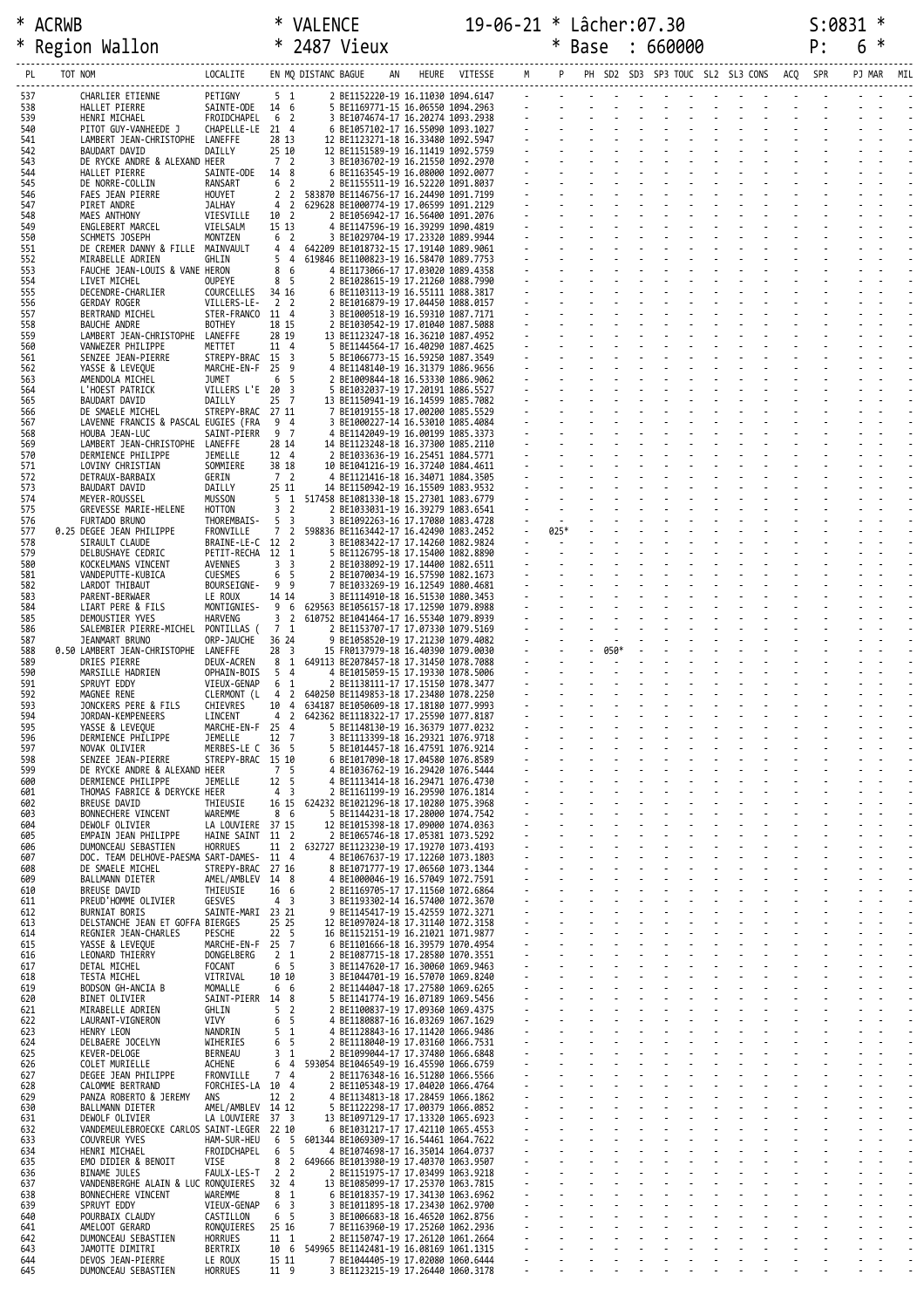|            | Region Wallon                                                        | * 2487 Vieux                          |                                  |                                |                                                                                  | $\ast$                   | Base | 660000 |                                          |     | P: | *      |     |
|------------|----------------------------------------------------------------------|---------------------------------------|----------------------------------|--------------------------------|----------------------------------------------------------------------------------|--------------------------|------|--------|------------------------------------------|-----|----|--------|-----|
| PL         | TOT NOM                                                              | LOCALITE                              |                                  | EN MQ DISTANC BAGUE            |                                                                                  | HEURE VITESSE M          |      |        | PH SD2 SD3 SP3 TOUC SL2 SL3 CONS ACQ SPR |     |    | PJ MAR | MIL |
| 646        | DUMONCEAU-BERGERET                                                   | TRIVIERES                             | 9 <sub>3</sub>                   |                                | 2 BE1017268-18 17.12310 1060.2701                                                |                          |      |        |                                          |     |    |        |     |
| 647<br>648 | LEJEUNE DAMIEN<br>DELFOSSE GUY                                       | SARS-LA-BUI<br>MAZEE                  | 7 5<br>6 <sup>2</sup>            |                                | 3 BE1109138-19 16.58400 1059.3077<br>4 BE1036247-19 16.32300 1059.1539           |                          |      |        |                                          |     |    |        |     |
| 649        | JEANMART BRUNO                                                       | ORP-JAUCHE<br>RONOUIERES              | 36 27<br>$25 \quad 2$            |                                | 10 BE1058511-19 17.32560 1058.7307                                               |                          |      |        |                                          |     |    |        |     |
| 650<br>651 | AMELOOT GERARD<br>BAUCHE ANDRE                                       | <b>BOTHEY</b>                         | 18 3                             |                                | 8 BE1185722-15 17.28070 1057.5278<br>3 BE1030576-19 17.17470 1056.5798           |                          |      |        |                                          |     |    |        |     |
| 652<br>653 | DELBUSHAYE CEDRIC<br>STEENHAUT ANDRE                                 | PETIT-RECHA 12 4<br>BASSILLY          | 3 <sub>1</sub>                   |                                | 6 BE1003235-19 17.31580 1053.5666<br>640766 BE1072211-18 17.39020 1052.1033      |                          |      |        |                                          |     |    |        |     |
| 654        | MICHAUX FRAN OIS                                                     | MARIEMBOURG 24 4                      |                                  |                                | 13 BE1122804-18 16.36510 1051.5516                                               |                          |      |        |                                          |     |    |        |     |
| 655<br>656 | BODSON GH-ANCIA B<br>BONMARIAGE-MASSON                               | MOMALLE<br>OUFFET                     | 6 <sup>2</sup><br>3 <sub>1</sub> |                                | 3 BE1144020-18 17.38190 1051.4277<br>613631 BE1028357-19 17.13520 1050.9780      |                          |      |        |                                          |     |    |        |     |
| 657<br>658 | LAMBERT JEAN-CHRISTOPHE<br>VALENNE BERNARD & MATHIL ECAUSSINNES 14 1 | LANEFFE                               | 28 12                            |                                | 16 BE1155021-16 16.55430 1050.2660<br>3 BE1070678-18 17.25580 1050.1292          |                          |      |        |                                          |     |    |        |     |
| 659        | ALBERT MICHEL<br>DEMARET MICHEL                                      | AUVELAIS                              | 6 6                              |                                | 3 BE1119010-18 17.12529 1049.9884<br>640748 BE1002915-17 17.40220 1049.7755      |                          |      |        |                                          |     |    |        |     |
| 660<br>661 | DETHYE FRERES                                                        | GHISLENGHIE<br>QUEVY-LE-GR            | 3 <sub>1</sub><br>7 2            |                                | 607106 BE1021546-18 17.08220 1049.6905                                           |                          |      |        |                                          |     |    |        |     |
| 662<br>663 | DELSTANCHE JEAN ET GOFFA BIERGES<br>DONNAY VINCENT                   | LAMBERMONT                            | 25 16<br>5 <sub>3</sub>          |                                | 13 BE1097066-18 17.44310 1049.1367<br>3 BE1126087-18 17.34010 1048.6532          |                          |      |        |                                          |     |    |        |     |
| 664        | DECOURRIERE RAYMOND                                                  | PERONNES-LE 15 8                      |                                  |                                | 3 BE1073045-19 17.14439 1048.5750                                                |                          |      |        |                                          |     |    |        |     |
| 665<br>666 | BEAUDOINT JEAN-LOUIS<br>DELSTANCHE JEAN ET GOFFA BIERGES             | MARCHE-EN-F                           | 48 6<br>25 22                    |                                | 11 BE1163233-17 16.52300 1048.3591<br>14 BE1097030-18 17.45080 1048.0850         |                          |      |        |                                          |     |    |        |     |
| 667<br>668 | MOLLE PASCAL<br>DECENDRE GUILLAUME                                   | METTET<br>CH TELET                    | 26 15<br>5                       | $\overline{\mathbf{3}}$        | 9 BE1041622-19 17.01370 1047.7616<br>607584 BE1065678-19 17.10130 1047.1674      |                          |      |        |                                          |     |    |        |     |
| 669        | WATY GERARD & DENIS                                                  | MALMEDY                               | 99                               |                                | 2 BE1136539-18 17.18300 1046.9924                                                |                          |      |        |                                          |     |    |        |     |
| 670<br>671 | LIART PERE & FILS<br>COUVREUR YVES                                   | MONTIGNIES-<br>HAM-SUR-HEU            | 9 4<br>6 1                       |                                | 2 BE1084453-16 17.31400 1046.3651<br>2 BE1014840-18 17.05361 1044.7225           |                          |      |        |                                          |     |    |        |     |
| 672<br>673 | LEFOUR LAURENT<br>DELFOSSE JEAN-FRANCOIS                             | LABUISSIERE<br>WELKENRAEDT            | 38 12                            |                                | 15 BE1072115-15 17.04270 1044.6375<br>3 2 641471 BE1152226-18 17.44090 1044.4859 |                          |      |        |                                          |     |    |        |     |
| 674        | BEAUDOINT JEAN-LOUIS                                                 | MARCHE-EN-F                           | 48 12                            |                                | 12 BE1167049-18 16.54360 1044.4598                                               |                          |      |        |                                          |     |    |        |     |
| 675<br>676 | SIBILLE THIERRY<br>LOVINY CHRISTIAN                                  | COURCELLES<br>SOMMIERE                | 17 1<br>38 12                    |                                | 7 BE1105893-19 17.18100 1043.6243<br>11 BE1112513-18 16.58500 1043.5992          |                          |      |        |                                          |     |    |        |     |
| 677        | GEORGES PASCAL                                                       | <b>BASTOGNE</b>                       | 17 4                             |                                | 4 BE1161419-18 16.26510 1043.2113                                                |                          |      |        |                                          |     |    |        |     |
| 678<br>679 | MEUNIER VINCENT<br>GUILLEAUME-MEISTER                                | XHORIS<br>BLATON                      | 7 2<br>6 1                       |                                | 4 BE1151352-18 17.18562 1042.9135<br>4 BE1112172-19 17.28450 1042.5086           |                          |      |        |                                          |     |    |        |     |
| 680<br>681 | GEORGES PASCAL<br>ANDRY JACQUES                                      | <b>BASTOGNE</b><br>CUESMES            | 17 <sup>2</sup><br>8 1           |                                | 5 BE1105282-18 16.27180 1042.3376<br>2 BE1072876-19 17.20060 1042.0810           |                          |      |        |                                          |     |    |        |     |
| 682        | SENZEE JEAN-PIERRE                                                   | STREPY-BRAC 15 15                     |                                  |                                | 7 BE1017007-18 17.24150 1041.9150                                                |                          |      |        |                                          |     |    |        |     |
| 683<br>684 | BAUDART DAVID<br>SIMON MICHEL                                        | DAILLY<br>QUENAST                     | 25 17<br>74                      |                                | 15 BE1125083-18 16.37209 1041.3752<br>637891 BE1097693-18 17.42379 1041.2309     |                          |      |        |                                          |     |    |        |     |
| 685        | STAVEAUX ARNOLD                                                      | GLONS                                 | 2 <sub>2</sub>                   |                                | 648274 BE1024481-19 17.53310 1039.7060                                           |                          |      |        |                                          |     |    |        |     |
| 686<br>687 | CHANET JEAN-MARIE<br>DECENDRE-CHARLIER                               | THISNES<br>COURCELLES                 | 4 <sub>1</sub><br>34 30          |                                | 2 BE1022922-19 17.43170 1039.5619<br>7 BE1004032-18 17.21491 1039.4017           |                          |      |        |                                          |     |    |        |     |
| 688<br>689 | VANDENBERGHE ALAIN & LUC RONQUIERES                                  | SAINT-PIERR 14 6                      | 32 10                            |                                | 14 BE1056051-18 17.40310 1037.8193                                               |                          |      |        |                                          |     |    |        |     |
| 690        | BINET OLIVIER<br>HANZEN-FONTAINE                                     | ARLON                                 | 44                               |                                | 6 BE1141743-19 16.23159 1037.5554<br>2 BE1145111-19 16.04251 1036.9557           |                          |      |        |                                          |     |    |        |     |
| 691<br>692 | DELBUSHAYE CEDRIC<br>REGNIER JEAN-CHARLES                            | PETIT-RECHA 12 9<br>PESCHE            | $22 \quad 1$                     |                                | 7 BE1003267-19 17.41370 1036.9436<br>17 BE1125022-18 16.39011 1036.8743          |                          |      |        |                                          |     |    |        |     |
| 693        | DEWOLF OLIVIER                                                       | LA LOUVIERE 37 4                      |                                  |                                | 14 BE1002334-16 17.29540 1036.6178                                               |                          |      |        |                                          |     |    |        |     |
| 694<br>695 | GAROT YVES<br>COUVREUR YVES                                          | MEUX<br>HAM-SUR-HEU                   | 10 1<br>6                        | 6                              | 2 BE1149781-17 17.33041 1036.2806<br>3 BE1069278-17 17.10570 1035.1046           |                          |      |        |                                          |     |    |        |     |
| 696<br>697 | MAYEUR JACQUES<br>DAUMERIE-VERSPREET                                 | CUESMES<br>FRASNES-LEZ                | 3 <sub>2</sub><br>4 2            |                                | 615868 BE1149007-19 17.25170 1034.5796<br>646663 BE1078554-18 17.55251 1033.9687 |                          |      |        |                                          |     |    |        |     |
| 698        | JEANMART BRUNO                                                       | ORP-JAUCHE                            | 36 23                            |                                | 11 BE1058525-19 17.47340 1033.6439                                               |                          |      |        |                                          |     |    |        |     |
| 699<br>700 | VANDEMEULEBROECKE CARLOS SAINT-LEGER 22 7<br>2.25 CARO JEAN-MARC     | VERVIERS                              | 15 <sup>2</sup>                  |                                | 7 BE1028720-18 18.01070 1033.4920<br>6 BE1001355-19 17.43019 1033.2615           |                          |      |        |                                          | 225 |    |        |     |
| 701        | ADAM GERARD                                                          | SPRIMONT                              | 7 7                              |                                | 2 BE1027190-19 17.31490 1032.8843                                                |                          |      |        |                                          |     |    |        |     |
| 702<br>703 | ALBERT MICHEL<br>WANUFEL DIDIER                                      | AUVELAIS<br>JUMET (CHAR 13 12         | 6 4                              |                                | 4 BE1157714-17 17.22329 1032.8592<br>2 BE1000237-18 17.23160 1032.3469           |                          |      |        |                                          |     |    |        |     |
| 704<br>705 | <b>FASCELLA GIANNI</b><br>TANDEM CANARD-MARTIN                       | BRAY<br>MIGNAULT                      | 13 <sup>3</sup><br>$1\quad1$     |                                | 2 BE1019502-18 17.25170 1031.5424<br>624931 BE1063005-17 17.36300 1030.3891      |                          |      |        |                                          |     |    |        |     |
| 706        | EMPAIN JEAN PHILIPPE                                                 | HAINE SAINT 11 1                      |                                  |                                | 3 BE1030173-17 17.29481 1030.2756                                                |                          |      |        |                                          |     |    |        |     |
| 707<br>708 | WAUTHY GEORGES & SELECK POST-ATTERT 11 11<br><b>GUEBS ANDRE</b>      | LONGCHAMPS                            | 14 12                            |                                | 7 BE1145564-19 16.13309 1029.5885<br>5 BE1141344-19 16.45300 1029.5554           |                          |      |        |                                          |     |    |        |     |
| 709<br>710 | CULOT DOMINIQUE<br>ROCHART ROGER                                     | NEUFCHATEAU<br><b>QUEVAUCAMPS</b>     | 23 16<br>6 2                     |                                | 4 BE1099157-18 16.20241 1028.4376<br>627153 BE1006635-16 17.40010 1028.0916      |                          |      |        |                                          |     |    |        |     |
| 711        | WAUTHY GEORGES & SELECK POST-ATTERT                                  |                                       | 11 5                             |                                | 8 BE1174529-16 16.14219 1027.9195                                                |                          |      |        |                                          |     |    |        |     |
| 712<br>713 | BEAUDOINT JEAN-LOUIS<br>PIRON JOSEPH                                 | MARCHE-EN-F<br>HERVE                  | 48 31<br>11 5                    |                                | 13 BE1146124-19 17.03590 1027.3852<br>3 BE1094346-17 17.50150 1027.1826          | ÷                        |      |        |                                          |     |    |        |     |
| 714        | JEANMART BRUNO                                                       | ORP-JAUCHE                            | 36 1                             |                                | 12 BE1097614-15 17.51430 1026.7442                                               | $\blacksquare$           |      |        |                                          |     |    |        |     |
| 715<br>716 | COUVREUR YVES<br>BOUHY CHRISTIAN                                     | HAM-SUR-HEU<br>BATTICE                | 6<br>9                           | $\overline{2}$<br>4            | 4 NL1639203-19 17.16020 1026.1259<br>639439 BE1003053-19 17.53130 1026.0300      |                          |      |        |                                          |     |    |        |     |
| 717<br>718 | HALLET PIERRE<br>CROWET LEON                                         | SAINTE-ODE<br>COUVIN                  | 14 9<br>$\overline{4}$           | 1                              | 7 BE1105545-18 16.41400 1025.3656<br>4 BE1154626-16 16.46080 1024.6104           |                          |      |        |                                          |     |    |        |     |
| 719        | BEAUDOINT JEAN-LOUIS                                                 | MARCHE-EN-F 48 20                     |                                  |                                | 14 BE1141676-14 17.06060 1023.6105                                               |                          |      |        |                                          |     |    |        |     |
| 720<br>721 | DECENDRE-CHARLIER<br>HALLET PIERRE                                   | COURCELLES<br>SAINTE-ODE              | 34 4<br>14 5                     |                                | 8 BE1040434-16 17.31091 1023.2642<br>8 BE1141801-19 16.42500 1023.2017           | $\overline{\phantom{a}}$ |      |        |                                          |     |    |        |     |
| 722        | MOUREAU JEAN-PHILIPPE                                                | FAMILLEUREU 10 2                      |                                  |                                | 622737 BE1066272-18 17.38520 1022.7806<br>9 BE1163941-19 17.49130 1021.4922      |                          |      |        |                                          |     |    |        |     |
| 723<br>724 | AMELOOT GERARD<br>VANDENBORRE DANIEL                                 | RONQUIERES<br>REBECQ-ROGN 23 8        | 25 21                            |                                | 5 BE1122261-19 17.57360 1021.2667                                                |                          |      |        |                                          |     |    |        |     |
| 725<br>726 | STAVEAUX ARNOLD<br>CIOMEK MARYJAN & JOHAN                            | GLONS<br>RICHELLE                     | 2 <sub>1</sub><br>8 4            |                                | 2 BE1024409-19 18.05170 1020.4486<br>2 BE1192297-15 18.03140 1019.2783           | ä,                       |      |        |                                          |     |    |        |     |
| 727        | LEJEUNE DAMIEN                                                       | SARS-LA-BUI                           | 76                               |                                | 4 BE1109132-19 17.21420 1018.0717                                                |                          |      |        |                                          |     |    |        |     |
| 728<br>729 | DELBUSHAYE CEDRIC<br>VANDENBORRE DANIEL                              | PETIT-RECHA 12 11<br>REBECQ-ROGN 23 4 |                                  |                                | 8 BE1003252-19 17.53220 1017.3980<br>6 BE1055157-18 18.00500 1016.0322           |                          |      |        |                                          |     |    |        |     |
| 730        | CROWET VALERY                                                        | PESCHE                                | 12                               | 1                              | 9 BE1155188-16 16.49230 1015.6792                                                |                          |      |        |                                          |     |    |        |     |
| 731<br>732 | POURBAIX CLAUDY<br>DUCH TEAU GASTON                                  | CASTILLON<br>FOSSES-LA-V              | 6<br>8                           | $\overline{\mathbf{3}}$<br>- 5 | 4 BE1157240-17 17.12480 1015.5800<br>4 BE1114816-18 17.26150 1013.8801           |                          |      |        |                                          |     |    |        |     |
| 733<br>734 | DUCHESNE PATRICK<br>DELSTANCHE JEAN ET GOFFA BIERGES                 | BURDINNE                              | 44<br>25 23                      |                                | 2 BE1156226-16 17.49100 1013.3701<br>15 BE1097005-18 18.06500 1012.3716          |                          |      |        |                                          |     |    |        |     |
| 735        | NOVAK OLIVIER                                                        | MERBES-LE C 36 12                     |                                  |                                | 6 BE1107839-19 17.23350 1012.3364                                                |                          |      |        |                                          |     |    |        |     |
| 736<br>737 | SENZEE JEAN-PIERRE<br>PATERNOSTER HENRI                              | STREPY-BRAC 15 4<br>VELLEREILLE 21 9  |                                  |                                | 8 BE1002886-16 17.41370 1012.3302<br>3 BE1027137-17 17.31280 1012.1891           |                          |      |        |                                          |     |    |        |     |
| 738<br>739 | VALENNE BERNARD & MATHIL ECAUSSINNES<br>DECOURRIERE RAYMOND          | PERONNES-LE 15 13                     | 14 4                             |                                | 4 BE1102898-19 17.48250 1012.0070<br>4 BE1015583-18 17.36059 1011.6098           | ÷                        |      |        |                                          |     |    |        |     |
| 740        | HOOGSTOEL EDDY                                                       | STREPY-BRAC                           | 2 2                              |                                | 619033 BE1017542-18 17.42020 1011.4367                                           |                          |      |        |                                          |     |    |        |     |
| 741<br>742 | GOVAERTS RAYMONDE<br>FURTADO BRUNO                                   | WIERDE<br>THOREMBAIS-                 | 74<br>5 <sub>1</sub>             |                                | 4 BE1098466-18 17.35100 1011.3858<br>4 BE1092343-16 17.59150 1010.9543           |                          |      |        |                                          |     |    |        |     |
| 743        | GREGOIRE JULIEN                                                      | VILLERS                               | 2 <sub>2</sub>                   |                                | 608009 BE1021793-19 17.31509 1010.2362                                           | ÷.                       |      |        |                                          |     |    |        |     |
| 744<br>745 | TRAMONTE MARIO<br>DE SMAELE MICHEL                                   | SAINT-GEORG<br>STREPY-BRAC 27 17      | 4 1                              |                                | 628046 BE1135766-18 17.52010 1009.6932<br>9 BE1029460-17 17.43310 1009.1445      | ÷,                       |      |        |                                          |     |    |        |     |
| 746<br>747 | <b>BURNIAT BORIS</b><br>VANDENBERGHE ALAIN & LUC RONQUIERES          | SAINTE-MARI 23 6                      | 32 32                            |                                | 10 BE1100757-18 16.13559 1008.8797<br>15 BE1122408-19 17.58070 1008.7394         |                          |      |        |                                          |     |    |        |     |
| 748        | MOUREAU JEAN-PHILIPPE                                                | FAMILLEUREU                           | 10 4                             |                                | 2 BE1101970-19 17.47210 1008.7260                                                |                          |      |        |                                          |     |    |        |     |
| 749<br>750 | VANDENBERGHE ALAIN & LUC RONQUIERES<br>MARCHAL JEAN MARIE            | HABAY                                 | 32 8<br>2 <sub>2</sub>           |                                | 16 BE1082781-16 17.58110 1008.6323<br>535491 BE1145540-19 16.21150 1007.9831     | $\omega$<br>$\Box$       |      |        |                                          |     |    |        |     |
| 751        | D'HONDT BERNARD                                                      | MALONNE                               | 19 12                            |                                | 4 BE1150513-19 17.34260 1007.8382                                                |                          |      |        |                                          |     |    |        |     |
| 752<br>753 | DUCHESNE PATRICK<br>VANWEZER PHILIPPE                                | BURDINNE<br>METTET                    | 4<br>11 <sup>3</sup>             | $\overline{3}$                 | 3 BE1039934-19 17.52470 1007.4852<br>6 BE1157794-17 17.24110 1007.4837           |                          |      |        |                                          |     |    |        |     |
| 754        | LEFOUR LAURENT                                                       | LABUISSIERE 38 3                      |                                  |                                | 16 BE1072201-17 17.26030 1006.7813                                               |                          |      |        |                                          |     |    |        |     |

\* ACRWB \* VALENCE 19-06-21 \* Lâcher:07.30 S:0831 \*